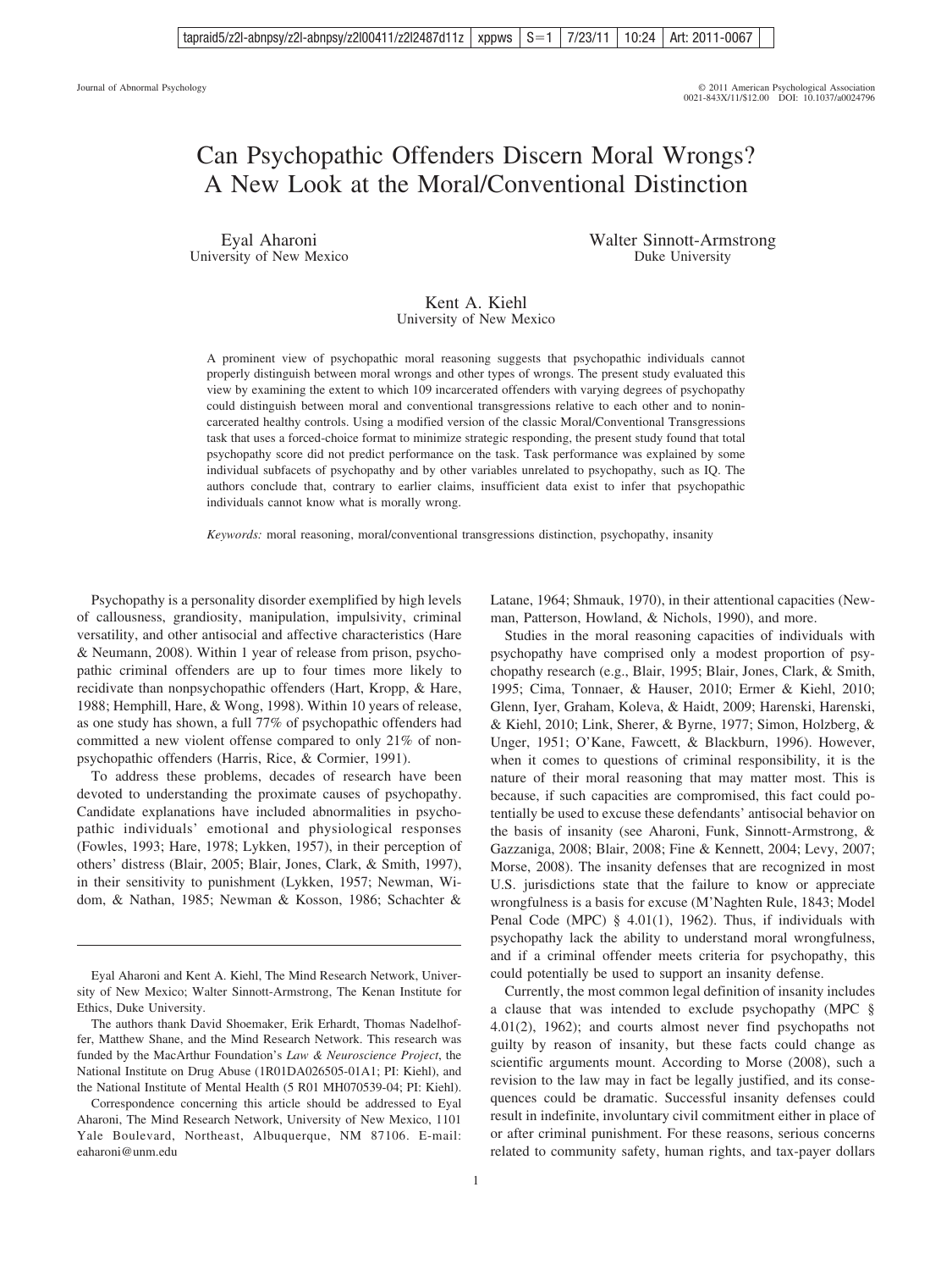hinge on knowledge of the moral capacities of individuals with psychopathy.

# **Background in Psychopathic Moral Reasoning**

Early observations in psychopathic moral reasoning contended that at the heart of psychopathy lies a deficit not in their knowledge of right and wrong, but in emotional processing and behavioral control (Cleckley, 1941). Subsequent research confirmed the hypothesis that individuals with psychopathy understand right and wrong but that this knowledge does not guide their conduct. For instance, a pioneering study on adult females showed that psychopathic participants provided similar responses to controls on a moral dilemma questionnaire that obeyed a multiple-choice format, but they provided normatively deviant responses to the same questionnaire when it followed a free-response format (Simon et al., 1951). The authors concluded that females with psychopathy can accurately identify moral norms but nonetheless fail to utilize this knowledge when doing so would compete with immediate, personal goals. Studies among males have yielded even more startling results, for example, that psychopathic participants performed *better* than controls on Kohlberg's Moral Judgment scale, which challenges respondents to freely justify their judgments in various moral dilemmas (Link et al., 1977). These studies lent support to the view that psychopathy is characterized, not by moral knowledge deficits, but perhaps only by emotional or motivational abnormalities.

The prevailing view of psychopathic moral reasoning departs from these early findings in psychopathy. This view, which has been cited in hundreds of scholarly articles, maintains that compared to healthy adults, psychopathic individuals are largely unable to distinguish between moral wrongs and nonmoral wrongs (Blair, 1995; Blair et al., 1995). On this view, psychopaths are able to spot transgressions and to identify acts as impermissible, but they cannot tell which acts are wrong in distinctively moral ways. This view seems to ally with observations of behaviorally disordered children, who have been shown to judge particular moral violations as less wrong than that of healthy controls (Nucci & Herman, 1982). Many interpret Blair's result as evidence that psychopathic individuals appear to lack distinctively moral knowledge (see also Fine & Kennett, 2004; Levy, 2007; Malatesti, 2009). This is not to deny any role of emotion in moral judgment. To the contrary, in Blair's view, it is precisely because psychopathic individuals lack a normal emotional appraisal of harmful acts that they fail to distinguish moral wrongs from conventional wrongs.

To demonstrate this failure in psychopathic moral knowledge, Blair and colleagues (Blair, 1995; Blair et al., 1995) utilized a classic moral reasoning survey known as the Moral-Conventional Transgressions task (MCT). The MCT, developed by Turiel and colleagues, is designed to assess what makes an act morally wrong in the psychology of moral judgment (Nucci & Nucci, 1982; Nucci & Turiel, 1978; Turiel, 1979; Turiel, 1983). Turiel and colleagues found that healthy participants draw consistent lines between acts that are considered *morally* wrong (e.g., pushing someone) versus those considered wrong merely by *social convention* (e.g., spitting in public). These two types of acts were distinguished along four

dimensions: whether the wrongness of the act is judged as (1) independent of permission by relevant authorities, (2) involving a violation of physical welfare, rights, or standards of fairness, (3) temporally and geographically universal, and (4) serious. Though some have challenged whether these dimensions are definitional of moral classification (e.g., Kelly, Stich, Haley, Eng, & Fessler, 2007), the MCT has remained central to theoretical and empirical developments in the psychology and psychopathology of moral reasoning (e.g., Huebner, Lee, & Hauser, 2010; Nado, Kelly, & Stich, 2009; Nucci & Herman, 1982).

Sampling from prison populations and mental hospitals, Blair and colleagues (Blair, 1995; Blair et al., 1995) found that psychopathic participants, unlike controls, failed to make the proper normative distinctions between acts independently prerated as moral wrongs and conventional wrongs. Both moral and conventional acts were rated as equally permissible and equally authorityindependent (dimension 1 above).<sup>1</sup> From this pattern, scholars Fn1 have suggested that high-psychopathy individuals lack normative moral reasoning abilities (e.g., Levy, 2007). It has also been suggested that, for this reason, individuals with psychopathy may potentially merit diminished responsibility for their actions (Blair, 2008; Levy, 2007).

Interestingly, in Blair's studies, psychopathic participants did not rate both sets of acts as highly permissible. Instead, they rated all acts as markedly *impermissible*, as if *both* "moral" and "conventional" transgressions were considered *morally* wrong (Blair, 1995; see also Blair et al., 1995). The authors explained this counterintuitive effect as a product of social desirability factors. Because psychopathic individuals, particularly incarcerated ones, tend to be concerned with impression management, and because they could not distinguish between the moral and conventional acts, these participants must have hedged their bets by overrating all acts as wrong and authority independent. Although plausible, this explanation was never empirically tested. Indeed, others have cast doubts that failures in the classic moral-conventional task necessarily represent failures in moral understanding (Maibom, 2008).

Despite the consistent failure to observe differences between moral and conventional transgressions among individuals with psychopathy, there might still be reason to suspect that when social desirability factors are removed, psychopathic individuals will identify moral transgressions correctly. One line of evidence derives from early studies in psychopathy noted above (Link et al., 1977; Simon et al., 1951). More recently, research using a moral dilemmas task showed that a psychopathic sample, like healthy adults, judged "personal" harms (i.e., requiring physical contact) as less permissible than "impersonal" harms. As the study's title suggests, the investigators conclude that "psychopaths know right from wrong but don't care" (Cima et al., 2010). It remains unknown whether such results would extend to the MCT.

In the original formulation of the MCT, the question format does not explicitly attempt to distinguish participants' subjective opinions about the acts' permissibility from objective knowledge of

<sup>&</sup>lt;sup>1</sup> Blair and colleagues report similar patterns among children with psychopathic tendencies (Blair, 1997; Blair, Monson, & Frederickson, 2001). However, because life-course persistent psychopathy can only be diagnosed in adults, the present study focuses on the adult demographic only.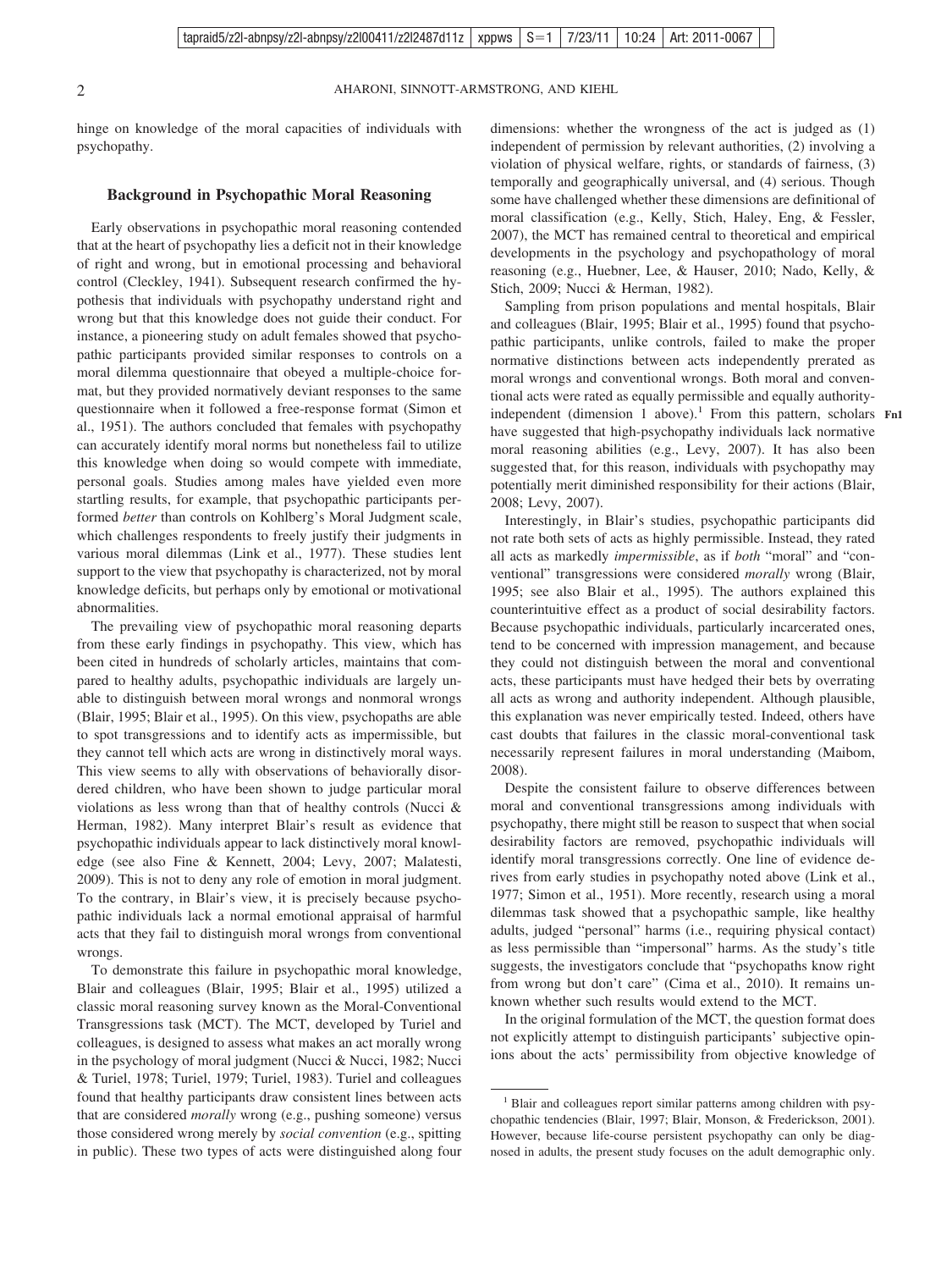what seen as permissible by most people in society. Thus, it remains possible that Blair's results represent a mix of these two types of judgments. It would be useful know whether Blair's pattern of results does or does not apply to objective knowledge of general societal beliefs about what is morally permitted.

Finally, Blair and colleagues' adult studies using the MCT (Blair, 1995; Blair et al., 1995) tested modest samples of male participants only. The MCT has not been systematically tested in larger adult samples that include females. In addition, those studies used "schoolyard" scenarios that were originally designed for children (e.g., pushing another child off a swing), so it is not clear whether adults with psychopathy would react differently to scenarios that describe choices that adults face.

Taken together, if psychopathic individuals can correctly classify moral transgressions, then the causes of their antisocial behavior may not be well-explained by failures in moral knowledge or reasoning. Such a result could refocus attention to other possible sources of psychopathic behavior, such as emotional or motivational processes (e.g., Fowles, 1993; Hare, 1978; Schachter & Latane, 1964; Lykken, 1957). Such a result could also potentially inform conceptions of psychopathic legal responsibility by ruling out one common basis for claiming that psychopaths should be eligible for an insanity defense. Thus, there remains a demand to reevaluate psychopathic moral knowledge absent of impression management.

To help eliminate the possibility of impression management in the MCT, a forced-choice method was used. In this method, we informed participants with varying degrees of psychopathy that exactly half of the listed acts were prerated by members of society to be morally wrong, and instructed them to determine which half met that criterion. This method serves at least two functions. First, it helps to remove the incentive to overrate all acts as wrong for reasons such as social desirability. Second, it stipulates a set of correct answers in the normative sense. This way, failures to obtain the "correct" answers can be more confidently interpreted as reflecting a moral reasoning deficit, which is of direct interest to questions of legal responsibility. Moral reasoning measurements that lack such objective standards might be less probative in this way.

The hypothesis according to research by Blair is that psychopathy will be negatively associated with moral categorization accuracy. In addition to testing this hypothesis, we also examined absolute performance by evaluating whether group accuracy was greater than chance performance. We also sought to examine whether traditionally defined subsets of psychopathic personality traits (i.e., factors and facets) might predict moral classification accuracy as well or better than total psychopathy score. Finally, we examined the extent to which other variables such as harm judgments and IQ explained variance in task performance. If psychopathy and its factors do not explain moral classification accuracy, this result would suggest that the primary deficits in psychopathy may not reflect a failure in moral knowledge per se.

#### **Method**

#### **Participants**

Three samples were collected: (1) a healthy pilot sample ( $N =$ 102) used to develop study stimuli, (2) the incarcerated experimental sample  $(N = 109)$ , and (3) a small unincarcerated comparison group composed of students  $(N = 30)$ . The pilot sample (56) males and 46 females) was recruited from an Internet survey Website. Enrollment was restricted to U.S. addresses and to a minimum age of 18. Pilot participants were paid \$4 for participating. The experimental sample consisted of incarcerated criminal offenders (74 males and 35 females) recruited from two correctional facilities in North America. Incarcerated recruits were excluded if they had a history of traumatic brain injury or psychosis, or if they had a below-fourth-grade reading level. They were paid \$1/hr., a rate commensurate with standard pay for work assignments. The unincarcerated comparison group (15 males and 15 females) consisted of adult undergraduates from the University of California, Santa Barbara, who received course credit for their participation. This latter group was expected to perform at least as well as inmates on the MCT. Although not a strict control group, this group was included to help interpret the range of performance success within the incarcerated sample. If both incarcerated and student samples exhibit modest performance, this would indicate possible range restriction inherent to the task. This study was approved by Institutional and University ethics review committees. Participation was voluntary and all participants provided written informed consent (see Table 1 for demographic information).

# **Design**

The study was composed of a forced-choice categorization task with transgression type (moral vs. conventional) as a withinsubjects sorting variable and psychopathy as a between-subjects quasi-independent variable. The primary hypothesis was evaluated by comparing scores within the incarcerated sample. Transgression type was determined by the pilot sample ratings. Moral wrongfulness was defined by acts that society would consider wrong even if there were no rules, customs, or laws against them (dimension 1 above). For each transgression, the presence or absence of harm (dimension 2 above) was also rated to assess the extent to which harm judgments explain variance in moral categorization accuracy.

Previous studies assumed that different features (including seriousness, universality, and basis in individual harm or rights) cluster together with authority independence. However, recent arguments (Kelly et al., 2007) show that these various features diverge in many cases, so these features need to be tested separately. To make our study more precise, therefore, we decided to focus on authority independence as our sole criterion for distinguishing moral from nonmoral wrongs. For this reason, we did not examine perceptions of the acts' universality or seriousness (dimensions 3 and 4) in categorization judgments.

#### **Materials**

To develop moral and conventional stimuli, normative ratings were collected from a Web-based pilot sample for 40 singlesentence scenarios designed by the authors (see Appendix).<sup>2</sup> These Fn2

**T1**

 $^2$  Two "nonwrong" manipulation checks were also included: "With plans to build a new balcony, a home-owner demolishes the wooden frame of his old balcony with a sledgehammer," and "When his new office mate enters the room, an employee extends his hand to offer a handshake." No participants were excluded based on their responses to these (combined) questions.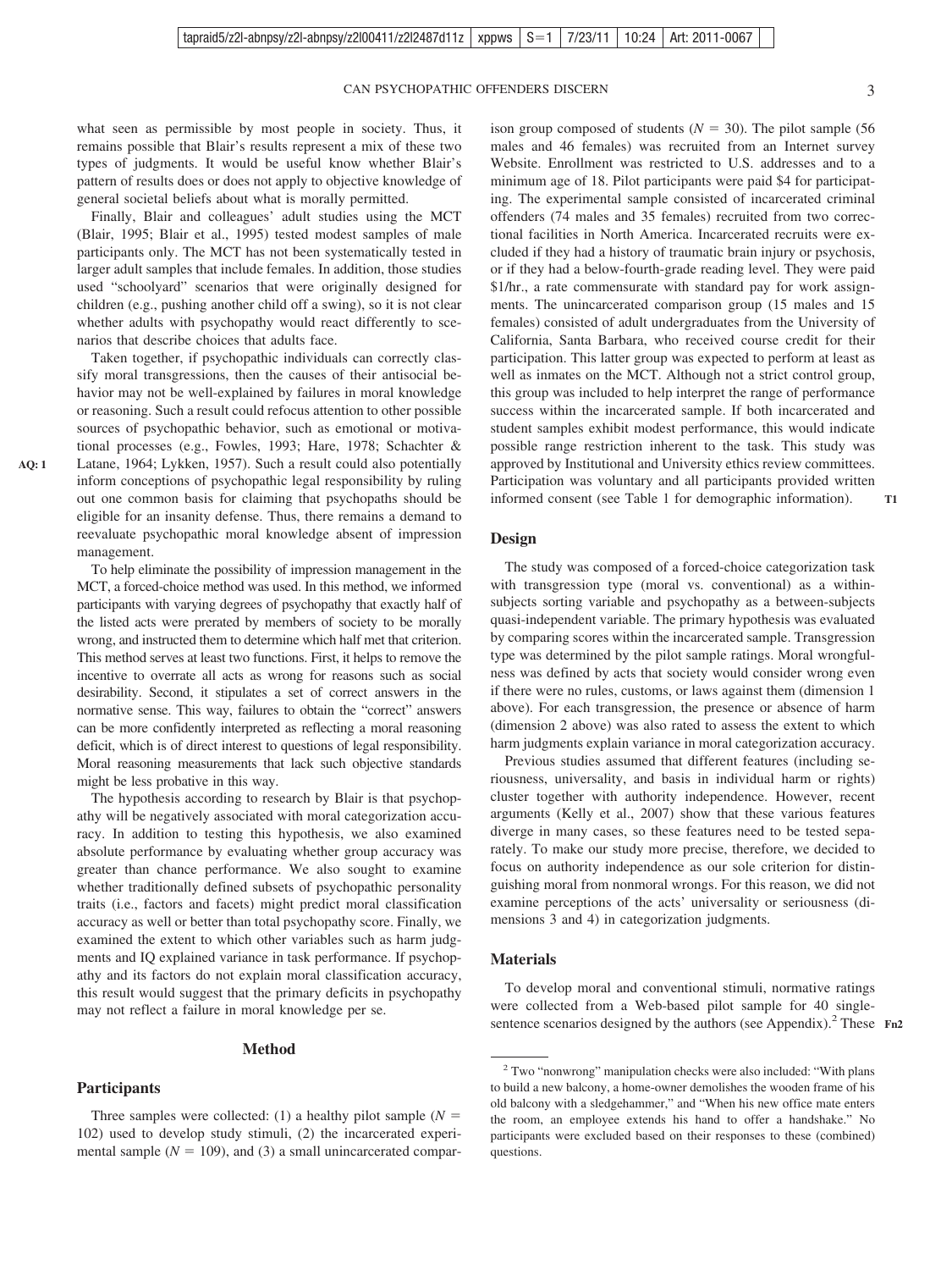|                  | Pilot sample<br>(Web) | Comparison sample<br>(students) | Experimental sample<br>(inmates) |
|------------------|-----------------------|---------------------------------|----------------------------------|
| N                | 102                   | 30                              | 109                              |
| Mean age         | 31.2(10.1)            | 19.0(1.61)                      | 36.2(8.75)                       |
| Age range        | $18 - 74$             | $18 - 24$                       | $20 - 57$                        |
| Sex ratio (male) | 55%                   | 50%                             | 67.9%                            |
| Most current GPA | 3.55(.45)             | 3.35(.54)                       | Not collected                    |
| Education        |                       |                                 |                                  |
| Some HS          | 6%                    | $0\%$                           | 30%                              |
| HS diploma       | 9%                    | $0\%$                           | 44%                              |
| Some college     | 24%                   | 100%                            | 13%                              |
| BA               | 33%                   | $0\%$                           | 5%                               |
| Tech degree      | 8%                    | $0\%$                           | 5%                               |
| Grad degree      | 21%                   | $0\%$                           | $0\%$                            |
| Economic status  |                       |                                 |                                  |
| Low              | 23.8%                 | 20.0%                           | 56%                              |
| Middle           | 67.3%                 | 60.0%                           | 27%                              |
| High             | 8.9%                  | 20.0%                           | 4%                               |
| Ethnicity        |                       |                                 |                                  |
| White            | 86%                   | 52%                             | 25%                              |
| Hispanic         | $1\%$                 | 20%                             | 41%                              |
| Asian            | 3%                    | 16%                             | $0\%$                            |
| African American | 4%                    | 3%                              | 5%                               |
| Native American  | $0\%$                 | $1\%$                           | 6%                               |
| Other            | 6%                    | 8%                              | 34%                              |
| Religion         |                       |                                 |                                  |
| Christian        | 47%                   | 23%                             | 56%                              |
| Catholic         | 11%                   | 23%                             | 24%                              |
| Jewish           | $1\%$                 | $0\%$                           | $0\%$                            |
| Muslim           | $0\%$                 | 7%                              | $1\%$                            |
| <b>Buddhist</b>  | 2%                    | 7%                              | $0\%$                            |
| Hindu            | $1\%$                 | $0\%$                           | $0\%$                            |
| Other            | 8%                    | 9%                              | 11%                              |
| None             | 31%                   | 40%                             | 8%                               |

| Table 1 |                                              |  |
|---------|----------------------------------------------|--|
|         | Demographic Characteristics of Three Samples |  |

*Note.* For experimental sample, education data was obtained for  $N = 96$ . Three percent of this sub-sample did not complete any high school courses. Experimental sample's economic status estimated by last annual salary (\$0 –24k, \$25–74k, \$75k-). Other samples' economic status estimated by self-report. White and Hispanic ethnic proportions nonmutually exclusive in accordance with standards of the National Institute of Health. Student sample's "other" ethnicity category derived by university estimates.

were designed to evoke judgments of wrongfulness by representing violations of various rules, laws, and customs relevant to adults. The violations were designed to involve moral domains previously observed to be abnormal in psychopathy, such as harm, unfairness, and disgust (Aharoni, Antonenko, & Kiehl, 2011; Glenn et al., 2009). The survey was administered using Amazon .com's *Mechanical Turk* Website. For each scenario, participants were asked the following: "Was this act wrong?" If yes, "How wrong was the act?" 1 (slightly) to 10 (extremely), and "If there were no rules, customs, or laws against the act, would it still be wrong?"<sup>3</sup>

Several criteria were used in combination to select moral and conventional stimuli, respectively. First, to examine whether the items could be distinguished into independent components on the basis of their wrongfulness ratings, a Principal Components Analysis with an oblique (Promax) rotation was performed (see Huebner et al., 2010; Jollifee, 2002). A two-component structure emerged with eigenvalues of 12.09, 3.26, 2.45, and 1.73. This structure accounted for a substantial portion of the variance in the items (48.81%), with the first and second components accounting for 30.21 and 8.14% of the explained variance, respectively. These

were the only two components whose eigenvalues exceeded that of a parallel analysis using a distribution of random scores (see Horn, 1965, 1966). Using a cut-off value of .40, 15 items loaded onto the first component and 25 items onto the second component. All of the component 1 items and 88% of the component 2 items conformed to a priori predictions as fitting a moral versus conventional structure, respectively. No other model structure yielded loadings with this degree of differentiability.

Eight items from each of the two components were then randomly selected from a set that conformed to the authors' predictions and also met a criterion related to the combination of their wrong and wrongfulness ratings. These 16 moral and conventional items were selected for the experimental forced-choice task. Selection was constrained to 16 to limit task difficulty while still exceeding the number of items used in previous research (e.g.,

<sup>&</sup>lt;sup>3</sup> Because of a technical error, several items were not rated for authority independence, so we were unable to base our final selection on this criterion and favored a Principal Components Analysis instead. Complete factor loadings available upon request.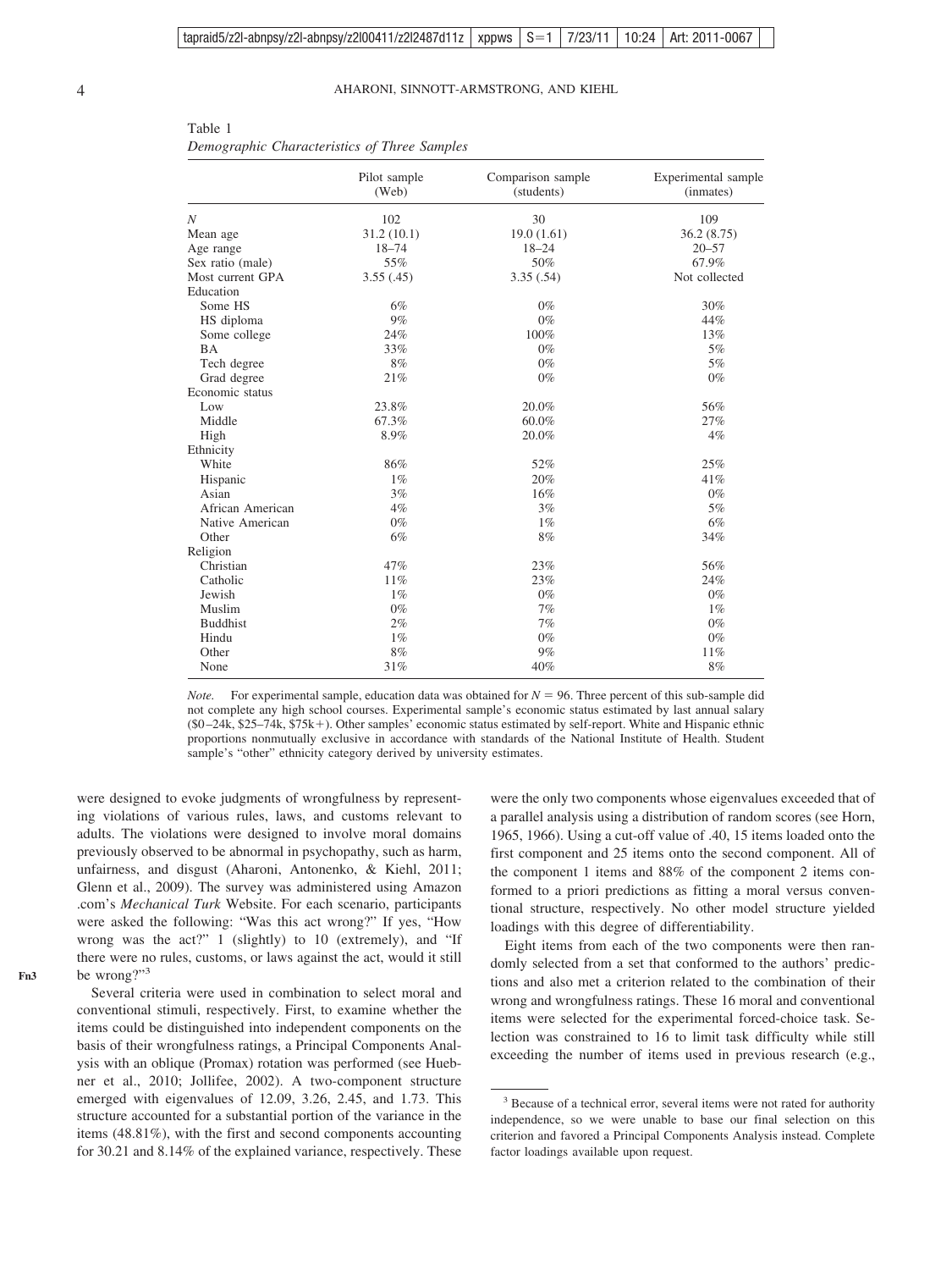Blair, 1995). The wrongfulness scores from each category were moderately correlated ( $r = .39$ ,  $p < .001$ ) and significantly greater than zero,  $t(101) = 49.73$ ,  $p < .001$  and  $t(101) = 8.42$ ,  $p < .001$ , respectively.

#### **Assessment**

Study participants were assessed for drug dependence, intelligence, and several self-reported demographic variables shown in Table 1. Drug dependence in the incarcerated sample was assessed using a modified version of the Addiction Severity Index (McLellan, Kushner, & Metzger, 1992). Addiction severity was defined by the cumulative number of years of regular use  $(3 + \text{times per week for})$ at least once month) for over 10 drug types ( $M = 35.13$ ,  $SD =$ 36.45).4 Intelligence among inmates was assessed using Vocabulary and Matrix Reasoning subtests of the Wechsler Adult Intelligence Scale ( $M = 93.26$ ,  $SD = 13.19$ ; WAIS; Wechsler, 1997; validated by Ryan, Lopez, & Werth, 1999).

Pilot and unincarcerated comparison samples were assessed for psychopathy using a 56-item subclinical self-report measure known as the Psychopathic Personality Inventory short form (PPI; Lilienfeld, 1990). The PPI was designed to assess normal variation in psychopathic personality traits among nonincarcerated populations, and its validity has been confirmed in a number of studies (e.g., Cale & Lilienfeld, 2006; Lilienfeld, 1990; Lilienfeld & Andrews, 1996; Lilienfeld & Hess, 2001). The PPI items have been usefully grouped into two factors known as the Fearless Dominance (I) and Impulsive Antisociality factors (II; Benning, Patrick, Hicks, Blonigen, & Krueger, 2003; for an exception see Neumann, Malterer, & Newman, 2009). One additional dimension—Coldheartedness— does not load onto either of these factors and so is typically analyzed separately. PPI total scores for the pilot sample  $(M = 157.94)$  and the student comparison sample  $(M = 128.40)$  were comparable to those of previously observed undergraduate samples (e.g., Aharoni, Weintraub, & Fridlund, 2007 ( $M = 138$ ); Lilienfeld & Hess, 2001 ( $M = 119$ )). The maximum possible score is 224.

In the incarcerated, experimental sample, psychopathy was assessed using the Psychopathy Checklist–Revised (PCL-R; Hare, 2003), a detailed archival analysis and semistructured interview. The PCL-R has been shown to provide a reliable and valid assessment of psychopathy in incarcerated, forensic, psychiatric, and normal populations (Hare, 1980, 1991, 1996; Harpur et al., 1988, 1989; see Fulero, 1996, for a review). Clinical psychopathy is conventionally diagnosed by a total score of 30+ (Hare, 1991), though others have favored a more liberal threshold of  $26 + (e.g.,)$ Gacono & Hutton, 1995; Haapasalo & Pulkkinen, 1992). To examine the independent components of psychopathy, the PCL-R items have also been organized into separable subfactors (Hare, 2003). The two-factor model distinguishes between Interpersonal/ Affective and Antisocial Behavioral attributes (Factors 1 and 2). The four-factor model further divides these attributes into the (1) interpersonal, (2) affective, (3) lifestyle, and (4) antisocial facets of psychopathy. Example items from each facet include glibness, lack of empathy, impulsivity, and juvenile delinquency, respectively. PCL-R assessments were conducted by 12 raters, each of whom completed extensive PCL-R training and regular reliability testing. High PCL-R interrater reliability (.93) in this lab has been documented for total PCL-R score (see Harenski et al., 2010). Five percent of the experimental sample met traditional criteria for psychopathy. Although this rate is too low for psychopathy group comparisons, our primary analyses adhere to a dimensional rather than taxonomic model of psychopathy. A supplementary analysis is also provided, which examines the effect of high versus low psychopathy using the more liberal PCL-R cutpoint of  $26+$   $(20\%$ of experimental sample).

For purposes of validation, the self-report PPI was also collected from 103 members of the experimental sample. The PCL-R and the PPI and their factors have been shown to be positively correlated (Edens, Poythress, Lilienfeld, & Patrick, 2008; Poythress, Edens, & Lilienfeld, 1998). This was partially confirmed in the present sample (Total score  $r = .29$ ,  $p < .01$ ; Factor 1  $r = .00$ ,  $p =$ .97; Factor 2  $r = .27$ ,  $p < .01$ ).

# **Procedure**

The eight moral and eight conventional stimuli were administered to the incarcerated and student samples explaining that exactly half of these acts had been judged by members of society to be morally wrong. Moral wrongfulness was defined by acts that society would consider wrong even if there were no rules, customs, or laws against them. Participants were then instructed to specify which eight items were judged by the former sample to be wrong in this way. Subsequently, each act was rated for the presence or absence of harm. Last, demographic information was collected.

# **Results**

# **Unincarcerated Comparison Sample Analyses (Students)**

Undergraduate participants correctly classified 92.5% of the moral transgressions as morally wrong,  $M = 7.40$  (.97). (Moral and conventional accuracy were identical, given the design of the task.) To determine whether these scores exceeded that of chance performance, we first compared moral accuracy to a chance score of 4, using a one-sample *t* test. This test confirmed that participants' moral accuracy was in fact significantly greater than chance performance,  $t(29) = 19.23$ ,  $p < .0001$ . To examine just how accurate their moral transgression ratings were, increasingly strict criteria were selected in a series of *t* tests. Participants' accuracy exceeded  $85\%, t(29) = 3.39, p < .01$ . See Table 2 for wrongness **T2** scores for each item.

#### **Experimental Sample Analyses (Inmates)**

**Inmate accuracy across items.** As a whole, incarcerated participants correctly classified 82.6% of the moral transgressions as morally wrong,  $M = 6.61$  (1.35). Using a one-sample *t*-test, participants' moral accuracy was significantly greater than chance performance,  $t(108) = 20.29$ ,  $p < .001$ . In fact, participant's accuracy exceeded 75%,  $t(108) = 4.72$ ,  $p < .001$ , though remained significantly lower than the student sample mean of 92.5%,  $t(107) = -6.16, p < .0001.$ 

**AQ: 2**

<sup>4</sup> Drug categories included: alcohol, heroin, cocaine, cannabis, methamphetamine, other amphetamines, hallucinogens, inhalants, methadone, other opiates/analgesics, nicotine, poly-drug use, miscellaneous.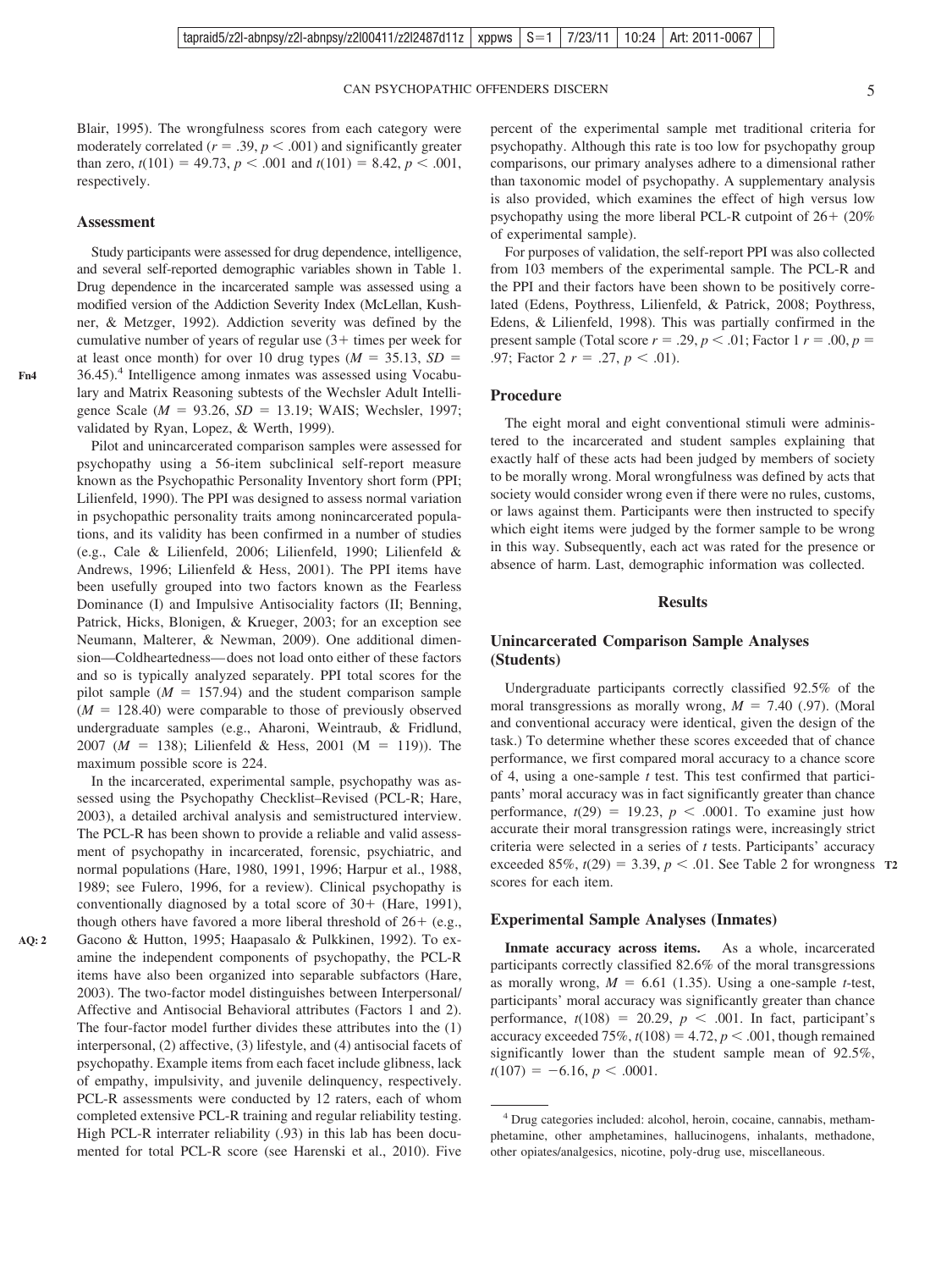|                                                                                                                                                                                                                                                                                                                                                             |        |                        |                                | Inmates "Wrong if no rules?"                          |                                 | Inmates<br>harm      | Students "Wrong<br>if no rules. $\ldots$ ?" |
|-------------------------------------------------------------------------------------------------------------------------------------------------------------------------------------------------------------------------------------------------------------------------------------------------------------------------------------------------------------|--------|------------------------|--------------------------------|-------------------------------------------------------|---------------------------------|----------------------|---------------------------------------------|
|                                                                                                                                                                                                                                                                                                                                                             |        | (A) $\chi^2$ (vs. 50%) | (B) Total $(\%$ )              | $(\%)$<br>$\overline{15}$<br>$\vee$<br>$(C)$ PCL- $R$ | (%)<br>25<br>(D) PCL- $R$ >     | $\mathbb (E)$ $(\%)$ | $(F)$ $(\%$                                 |
| Stimulus item                                                                                                                                                                                                                                                                                                                                               | Type   | $= 109$<br>$\geq$      | 109<br>$\bar{\rm I}$<br>$\geq$ | $^{24}$<br>$\lvert \rvert$<br>$\geq$                  | 22<br>$\lvert \rvert$<br>$\geq$ | $N = 109$            | $30\,$<br>$\lvert \rvert$<br>$\geq$         |
| 1. After weeks of begging her, a man has sex with a<br>woman against her wishes.                                                                                                                                                                                                                                                                            | Σ      | 65.33                  | 91.3                           | 87.0                                                  | 90.9                            | 97.3                 | 96.7                                        |
| a<br>2. Hoping to get money for drugs, a man follows<br>passerby to an alley and holds him at gunpoint.                                                                                                                                                                                                                                                     | z      | 71.10                  | 91.3                           | 87.0                                                  | 100                             | 99.1                 | 93.3                                        |
| 3. To make a political statement, a man rigs<br>explosives onto a city bus engine.                                                                                                                                                                                                                                                                          | Σ      | 68.48                  | 91.3                           | 87.0                                                  | 95.5                            | 93.6                 | 100                                         |
| Wondering whether he could get away with it, a<br>man sets fire to a local liquor store.<br>4                                                                                                                                                                                                                                                               | z      | 65.33                  | 88.4                           | 95.6                                                  | 100                             | 96.3                 | 96.7                                        |
| 5. Irritated by a noisy neighborhood dog, a neighbor<br>shoots the dog with an arrow.                                                                                                                                                                                                                                                                       | Σ      | 50.70                  | 84.8                           | 87.0                                                  | 81.8                            | 96.3                 | 96.7                                        |
| Upset that his pizza order arrived late, a man hits<br>the pizza delivery boy in the nose.<br>$\circ$                                                                                                                                                                                                                                                       | z      | 33.33                  | 74.6                           | 73.9                                                  | 86.4                            | 97.3                 | 93.3                                        |
| Stricken by an opportunity, a man charges his<br>groceries to a credit card that he found.<br>7.                                                                                                                                                                                                                                                            | Z      | 14.82                  | 69.6                           | 65.2                                                  | 54.5                            | 80.6                 | 73.3                                        |
| Annoyed by her sarcastic attitude, a man pulls a<br>flight attendant's hair, causing her to scream.<br>œ.                                                                                                                                                                                                                                                   | Σ      | 19.59                  | 73.9                           | 82.6                                                  | 72.7                            | 96.3                 | 90.0                                        |
| 9. At his mother's funeral, a man wears a t-shirt and<br>shorts although everyone else is in formalwear.                                                                                                                                                                                                                                                    | ◡      | 12.56                  | 32.4                           | 37.5                                                  | 31.8                            | 17.6                 | 43.3                                        |
| 10. Just to push his limits, a man wears a colorful<br>skirt to the office for everyone else to see.                                                                                                                                                                                                                                                        |        | 31.15                  | 23.2                           | 17.4                                                  | 13.6                            | 6.5                  | 6.7                                         |
| 11. After going all day without a meal, a man goes to<br>a restaurant and eats his dinner with his fingers.                                                                                                                                                                                                                                                 |        | 75.97                  | 10.1                           | 16.7                                                  | 0.0                             | 4.7                  | 3.3                                         |
| Although he is in no particular hurry, a man drives<br>40 mph where the speed limit is 30 mph.<br>12.                                                                                                                                                                                                                                                       |        | 36.41                  | 20.1                           | 20.8                                                  | 27.3                            | 30.6                 | $\circ$                                     |
| 13. Instead of going to the dressing rooms, a man tries<br>on dress shirts in the center of the department                                                                                                                                                                                                                                                  |        |                        |                                |                                                       |                                 |                      |                                             |
| store.                                                                                                                                                                                                                                                                                                                                                      |        | 50.70                  | 16.7                           | 4.4                                                   | 18.2                            | 13.1                 | $\circ$                                     |
| 14. Late for a meeting with his boss, a man eats his<br>microwave lunch in his boss's office.                                                                                                                                                                                                                                                               |        | 66.28                  | 8.6                            | 20.8                                                  | 4.5                             | 9.3                  | $\circ$                                     |
| In a fancy restaurant, a woman slurps soup straight<br>from her bowl without using a spoon.<br>15.                                                                                                                                                                                                                                                          | ◡      | 38.76                  | 18.0                           | 16.7                                                  | 13.6                            | 10.3                 | 3.3                                         |
| 16. Just to see what it tastes like, a man orders ice<br>cream on top of his salad.                                                                                                                                                                                                                                                                         | $\cup$ | 66.28                  | 9.4                            | 16.7                                                  | 0.0                             | 3.7                  | 3.3                                         |
| Percentage of inmates—total (B), low PCL-R score (C), and high PCL-R score (D)—who reported that the act was wrong even if there were no rules, customs, or laws against it (i.e., "morally<br>wrong"). (E) Percentage of immates who reported that the act involved harm. (F) Percentage of students who reported that the act was morally wrong.<br>Note. |        |                        |                                |                                                       |                                 |                      |                                             |

 $\frac{1}{2}$  tapraid5/z2l-abnpsy/z2l-abnpsy/z2l00411/z2l2487d11z  $\frac{1}{2}$  xppws  $\frac{1}{2}$  S=1  $\frac{1}{2}$  7/23/11  $\frac{1}{2}$  10:24  $\frac{1}{2}$  Art: 2011-0067

Table 2 *(A) Chi-Square (*

 $\chi^2$ ) Tests Indicate That Inmate Accuracy on Each Wrongness Item was Significantly Above Chance (All p

*.001)*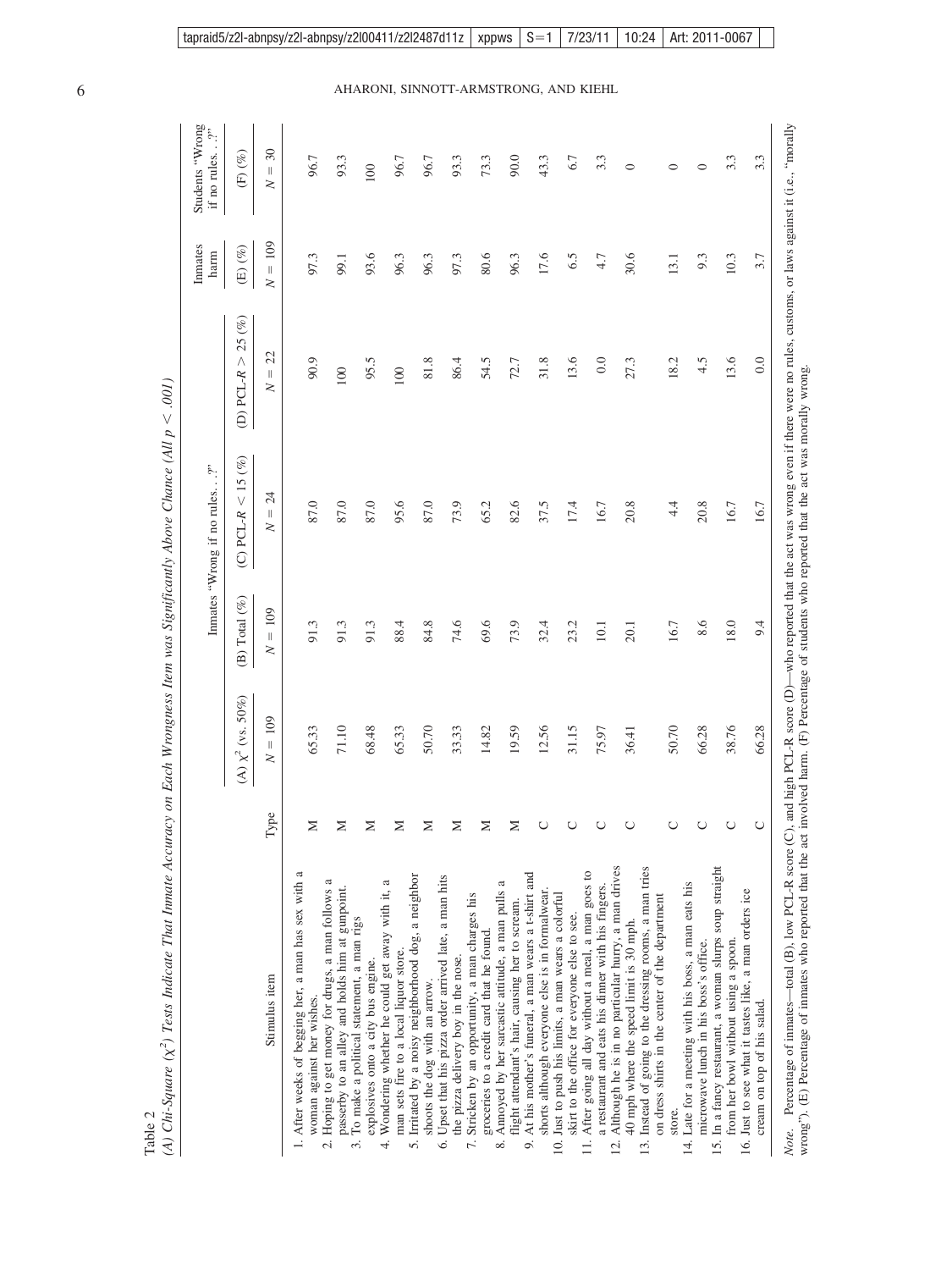**Inmate item-level accuracy.** We also computed percent correct responses for each stimulus item and evaluated its deviation from a chance sorting threshold of 50% using a series of Chi-Square tests  $(\chi^2)$ . Categorization accuracy reached significance in the predicted direction for each item (see Table 2).

**Role of psychopathy.** First, to examine whether psychopathy interacts with other characteristics to influence participants' performance on the MCT, we computed (Pearson and Point Biserial) correlations between age, education, IQ, years of drug use, sex, PCL-R, and moral accuracy. Neither age  $(r = .04, p = .73)$ , education ( $r = .01$ ,  $p = .90$ ), IQ ( $r = .05$ ,  $p = .63$ ), drug use ( $r =$ .14,  $p = .14$ ), nor sex ( $r = -.03$ ,  $p = .80$ ) correlated with psychopathy, so these were not entered as control variables in subsequent hypothesis tests.<sup>5</sup>

To assess the possibility of a negative association between psychopathy and moral accuracy, two-tailed Pearson correlational analyses were performed between PCL-R score and moral and conventional transgression accuracy, respectively. These tests yielded no evidence of a correlation between psychopathy and MCT accuracy. For moral accuracy,  $r = -.03$ ,  $p = .73$ . For conventional accuracy,  $r = -.02$ ,  $p = .87$  (see Figures 1 and 2). A similar pattern was obtained using PPI scores whereby no correlation was found for either moral accuracy ( $r = -.04$ ,  $p =$ .71) or conventional accuracy ( $r = -.02$ ,  $p = .87$ ; see Table 3).

To determine whether any associations between psychopathy score and moral classification accuracy might change at high levels of psychopathy, we conducted curvilinear multiple regressions for PCL-R and PPI total scores. No associations were found for the PCL-R ( $R^2 = .02$ ,  $p = .42$ ) or the PPI ( $R^2 = .02$ ,  $p = .43$ ).

Finally, group differences in psychopathy were examined. First, we compared moral accuracy scores between participants above  $(n = 22)$  and less than or equal to  $(n = 87)$  the cutpoint PCL-R score of 25. Using an independent samples *t* test, no accuracy differences were observed between those high ( $M = 6.82$ ,  $SD =$ .91) and low ( $M = 6.53$ ,  $SD = 1.44$ ) in psychopathy,  $t(106) =$  $-.84, p = .40$ . A similar null effect resulted from the comparison



*Figure 1.* Solid line represents association between PCL-R total score and number of moral transgressions correctly classified in inmate sample  $(N = 109, p = .73)$ . Dashed line represents chance performance.



*Figure 2.* Moral classification accuracy for inmates with high  $(n = 22)$ and low  $(n = 24)$  PCL-R scores as well as for students. High scoring inmates did not perform significantly worse than low scoring inmates ( $p =$ .40). Dashed line represents chance performance.

of PCL-R scores of 25 ( $M = 6.83$ ,  $SD = .91$ ) and below 15 ( $M =$ 6.50,  $SD = 1.53$ ,  $n = 24$ ),  $t(44) = -.85$ ,  $p = .40$ . See Table 2 for item-level means.

**Psychopathy factor effects.** Next we examined whether subsets of traits within psychopathy, particularly the Interpersonal/ Affective and Antisocial Behavioral factors of the PCL-R, might predict moral classification accuracy (see Table 3). Using hierarchical regression analysis, neither factor was associated with moral classification accuracy, either additively,  $R^2 = .01$ ,  $p = .69$ , or controlling for the other factor,  $\Delta R^2 = .01$ ,  $p = .69$ . A similar result was obtained from regressing moral accuracy on the Fearless Dominance and Impulsive Antisociality factors of the PPI,  $\Delta R^2$  = .02,  $p = .11$ . In addition, the PPIs Coldheartedness scale also produced no significant correlation with moral accuracy.

PCL-R facets 1-4 (interpersonal, affective, lifestyle, and antisocial facets, respectively) were also subjected to a hierarchical regression with moral classification accuracy as the dependent measure. Facets 2–4 yielded significant effects whereby facets 2 and 4 uniquely predicted reduced moral accuracy, and facet 3 uniquely predicted increased moral accuracy, controlling for the other facets,  $R^2 = .14$ ,  $p < .01$  (see Table 3).

**Relation to harm.** Was moral accuracy explained by harm judgments, and if so, did this association depend on psychopathy? First, a correlational analysis found no evidence of an association between harm ratings and PCL-R score,  $r = -.11$ ,  $p = .25$ . Next, using a hierarchical linear regression, we regressed the number of correct moral items onto (1) the number of moral items judged to involve harm, (2) PCL-R score, and (3) the interaction of # 1 and 2 (all mean-centered) (see Table 4A). This test and an accompa-**T4** nying semipartial correlation revealed that harm judgments (*M* 7.54,  $SD = 1.0$ ) uniquely explained a significant proportion of the variance (26.2%) in the number of transgressions correctly classified. However, the effect of harm judgments on moral accuracy did

**F1, F2**

**T3**

<sup>5</sup> To further examine whether sex might have moderated the relationship between PCL-R and moral accuracy, a moderated multiple regression was conducted. Neither sex, PCL-R, nor their interaction yielded an effect in any combination (all  $p > .48$ ).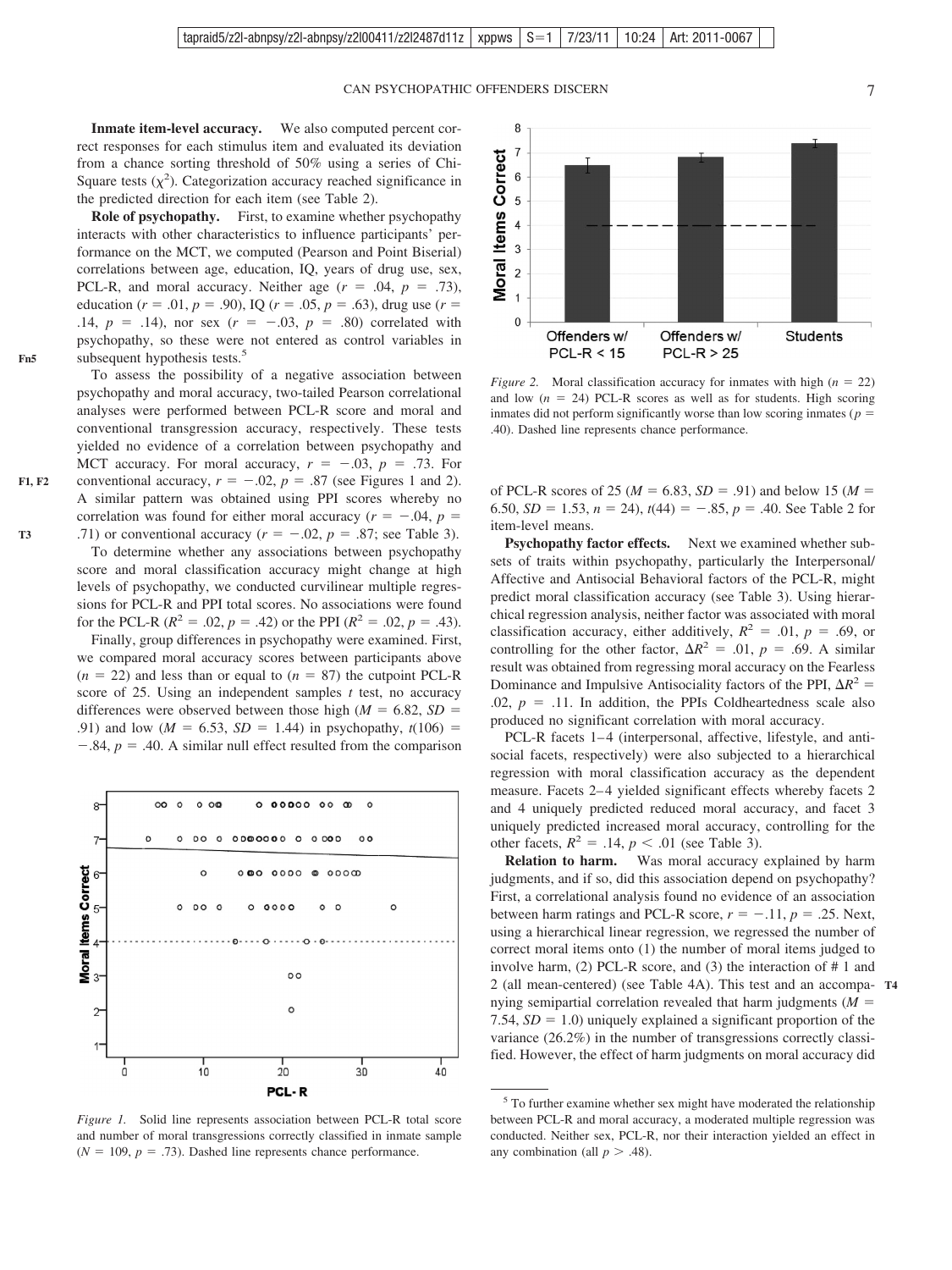## Table 3

*Zero-Order and Semi-Partial Correlation Coefficients Showing the Association Between Moral Classification Accuracy and Psychopathy Score and That of Its Sub-Factors for Both the PCL-R and PPI in Inmate Sample*  $(N = 109)$ 

|                              | Zero-order $r$ | Semi-partial $r$ | Standardized β Coefficient |
|------------------------------|----------------|------------------|----------------------------|
| PCL-R total                  | $-.03$         |                  |                            |
| Interpersonal/affective (I)  | $-.08$         | $-.08$           | $-.09$                     |
| Antisocial behavioral (II)   | $-.01$         | $-.02$           | .03                        |
| Interpersonal facet          | .07            | .04              | .04                        |
| Affective facet              | $-.18$         | $-.19*$          | $-.21$                     |
| Lifestyle facet              | .16            | $.27***$         | .33                        |
| Antisocial facet             | $-.17$         | $-.24*$          | $-.27$                     |
| PPI total                    | $-.04$         |                  |                            |
| Fearless dominance (I)       | .17            | .14              | .14                        |
| Impulsive antisociality (II) | $-.16$         | $-.13$           | $-.13$                     |
| Coldheartedness              | $-.15$         |                  |                            |

*Note.* Semi-partial correlation coefficients describe the proportion of variance explained by each factor controlling for other relevant factors.

 $p < .05.$  *p* < .01.

not depend on participants' degree of psychopathy or the interaction of these factors (Step 2:  $R^2 = .07$ ,  $\Delta R^2 = .03$ ,  $p < .05$ ). See Table 2 for harm ratings for each item.

**Role of intelligence.** In subsequent analyses, IQ strongly correlated with moral accuracy,  $r = .52$ ,  $p < .0001$ . To observe how much variance in performance was independently explained by IQ or its possible interaction with psychopathy, we conducted a hierarchical linear regression with (1) IQ, (2) PCL-R, and (3) their product as independent predictors, and moral accuracy as the dependent measure (see Table 4B). The model explained a significant proportion of the variance in moral accuracy (Step 2:  $R^2$  = .29,  $p < .001$ ). All of this variance was attributable to IQ, which, according to a semipartial correlation, uniquely explained 53.6% of this variance.

# **Conclusion**

The present study sought to evaluate the view that individuals with psychopathy exhibit poor performance in the ability to classify transgressions as moral rather than conventional. This view was not based on direct evidence that psychopathic individuals fail

# Table 4

*Variance in Moral Accuracy Explained by (A) Harm Ratings, (B) IQ, and Their Interaction With PCL-R Score in Inmate Sample (N 109)*

|         |                |                     |        | Standardized $\beta$ coefficient |            |
|---------|----------------|---------------------|--------|----------------------------------|------------|
| Measure | Model          | Harm                | PCL-R  | Harm * PCL-R                     | df         |
| (A)     | $\overline{c}$ | $.20*$<br>$.31***$  | $-.01$ | $-.21$                           | 106<br>104 |
|         |                | IQ                  | PCL-R  | IO * PCL-R                       |            |
| (B)     |                | $.52***$<br>$55***$ | $-.04$ | $-.14$                           | 102<br>100 |

*Note.*  $\beta$  weights represent standardized regression coefficients.  $p < .05$ .  $p < .01$ .  $p < .001$ .

to distinguish moral transgressions. This premise was only inferred from their tendency to categorize all transgressions as morally wrong, including the conventional transgressions (Blair, 1995; Blair et al., 1995). This overcategorization was originally interpreted as motivated by impression management concerns. The suggestion was that psychopathic individuals' true deficits in moral judgment would be apparent if only the social incentives to overclassify transgressions was moral were removed.

The present study attempted to minimize incentives for overclassification by structuring the MCT so that a perfect score could not be attained by categorizing all transgressions in the same way. This task was performed on a large sample with both male and female participants with age-appropriate stimuli. Contrary to the standard view, the present study found no evidence that highpsychopathy offenders—as measured by total psychopathy score—were any poorer at distinguishing moral from conventional transgressions than were low-psychopathy offenders. This pattern was independent of different statistical models and modestly correlated measures of psychopathy. In addition, all offenders performed similarly above chance regardless of their total psychopathy score. Finally, the positive association between harm ratings and moral categorization accuracy held independently of total psychopathy score.

These results are consistent with earlier work showing that psychopathic participants performed no worse than controls in moral reasoning tasks (Link et al., 1977; Simon et al., 1951). They also parallel recent work examining psychopathic responses to images depicting moral wrongs, nonmoral but unpleasant social scenes, and neutral social scenes (Harenski et al., 2010). In this research, psychopathic and nonpsychopathic criminal offenders rated the moral violation severity depicted in each type of image. Both groups rated moral violations with significantly higher moral severity than nonmoral unpleasant scenes, and no differences were observed between groups within any of the image conditions, suggesting equally accurate abilities to distinguish moral wrongs. As a whole, our results support the conclusion that psychopathy is not well-characterized by a distinct deficit in classifying moral as opposed to conventional wrongs.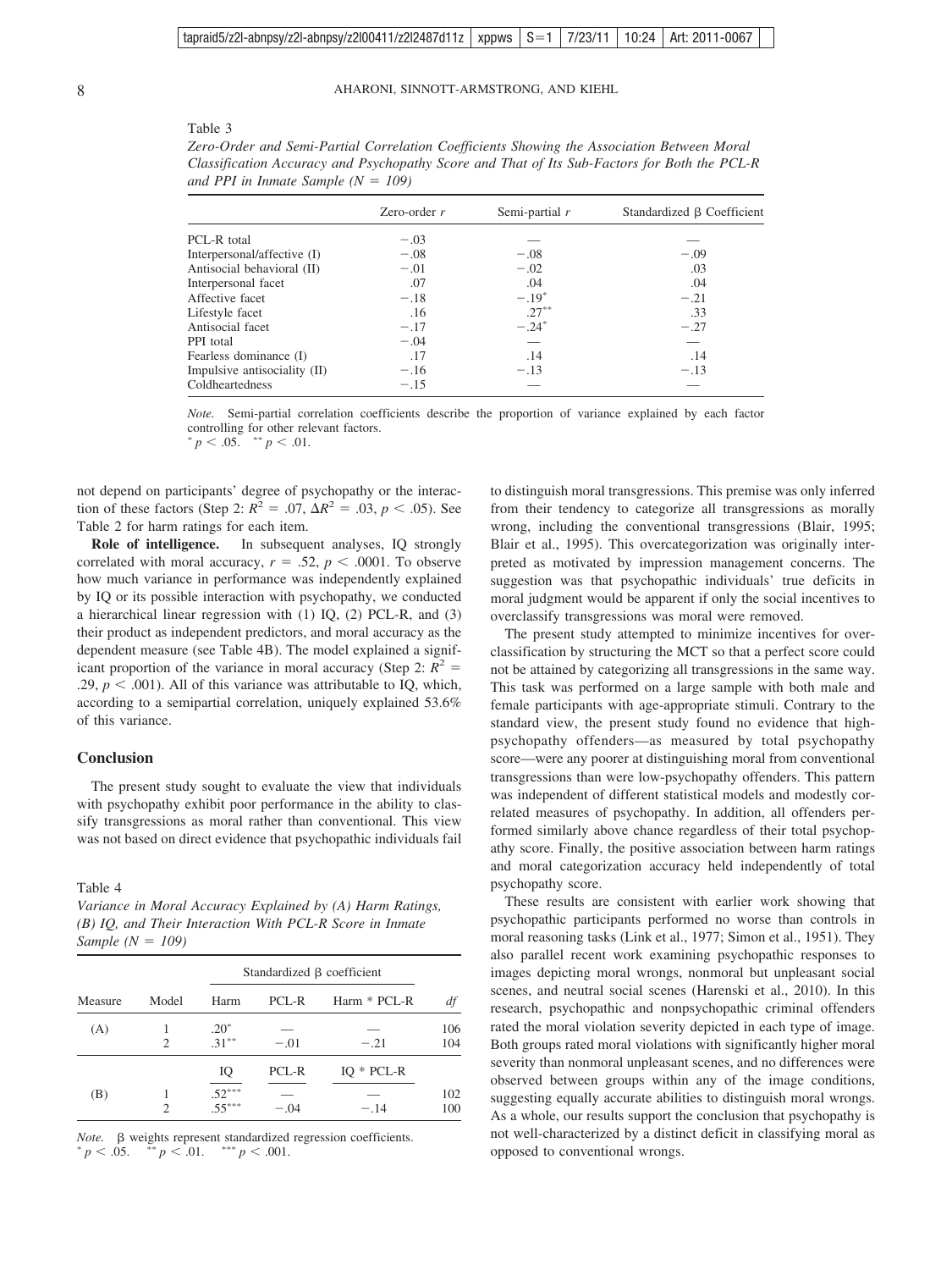Although psychopathy as a whole did not explain moral classification accuracy, some of its facets did. The Affective and Antisocial facets of the PCL-R predicted reduced performance on the MCT and the Lifestyle facet predicted positive performance. The negative association between performance and affect supports the conclusion that emotion may contribute to moral judgment abilities (e.g., Haidt, 2001). The negative association between performance and antisocial behavior may simply suggest that individuals with a poor understanding of moral norms may be more inclined to violate those norms. The positive association between performance and the Lifestyle facet was unexpected. Although this pattern is difficult to interpret in isolation, its opposition to facets 2 and 4 may help to explain why psychopathy as a whole failed to show a negative association with moral classification accuracy.

Among inmates as a whole, the variation in the ability to correctly classify moral transgressions was most strongly accounted by factors unrelated to psychopathy. IQ in particular—a measure of cognitive ability— explained approximately 54% of the variance in task performance. This effect of IQ might also help to explain the result showing that inmates as a whole performed less accurately than the university sample. Indeed, inmate IQ in this sample (93.3) was lower than that of typical university students. The effect of IQ on moral categorization accuracy is consistent with previous work conducted on civilly committed patients with criminal tendencies (O'Kane et al., 1996). In that research, the investigators found that IQ strongly positively correlated with patients' performance on a moral reasoning task, and the effect of psychopathy score on moral reasoning disappeared when IQ was entered into the statistical model. Thus, some combination of cognitive abilities captured by general intelligence measures may underscore the ability to classify moral wrongs while psychopathy does not.

In one study (Simon et al., 1951), psychopathic performance weakened when the response format was open-ended rather than multiple-choice. The authors suggested that psychopathic participants might only show moral reasoning difficulties when the task demands abstract moral reasoning unique to free-response formats. Likewise, in the MCT, it is possible that psychopathic participants lack the capacity to categorize moral wrongs only under free response conditions. Indeed, there is some evidence for deficits in abstract reasoning in psychopathy (e.g., Kiehl, Hare, McDonald, & Brink, 1999; Kiehl, Smith, Mendrek, Forster, Hare, & Liddle, 2004). Provided the possibility for impression management, it is also plausible that reduced performance in open-ended versions of the task (e.g., Blair, 1995; Blair et al., 1995) is explained by social desirability factors. As such, these factors could potentially mask the otherwise normal moral abilities of participants with psychopathy.

#### **Discussion**

Research has shown that people high in psychopathy exhibit reduced support for common moral intuitions such as harm prevention and fairness (Aharoni et al., 2011; Glenn et al., 2009). However, the present results suggest that an inability to distinguish moral from conventional wrongs—a lack of distinctively moral knowledge—is not an adequate explanation for their lack of concern for others.

If transgressive attitudes and behavior by psychopathic individuals do not result from a basic failure to understand moral wrongfulness, then the causes of their transgressions must lie elsewhere (Maibom, 2008). Indeed, when scholars theorize that psychopathic individuals understand moral norms but do not care about them, this suggests that the explanations for their antisocial behavior might be better sourced in emotional or motivational processes (Cima et al., 2010). For instance, whereas healthy adults tend to emotionally value others' welfare over the long term, individuals who devalue long term social investments would have less incentive to engage in prosocial relationships even if they have accurate moral knowledge (see Lalumiere, Harris, & Rice, 2001; Mealey, 1995). Without the inclination to assign emotional weight to prospective outcomes such as harming a person, psychopathic individuals could be less equipped to favor prosocial behaviors. If so, they could use their relatively accurate moral knowledge to exploit rather than invest in others. In other words, psychopathic individuals could potentially benefit by possessing representations of others' moral beliefs without personally endorsing those beliefs. In an ultimate sense, such behavior might even serve as an effective life-history strategy (Lalumiere et al., 2001; Mealey, 1995).

Whether emotion is important in moral knowledge development is highly debated even with regard to healthy cognition (see Haidt, 2001; Nado et al., 2009; Royzman, Leeman, & Baron, 2009). **AQ: 4** Given that psychopathy is characterized by emotional deficits, yet these individuals performed normally on the MCT, it would seem that healthy emotion may not be necessary for solving moral/ conventional distinctions. However, the affective facet (#2) of the PCL-R suggests otherwise: that emotion predicts task performance. With regard to PCL-R total score, it is plausible that the facet 2 pattern was washed out by the null and negative effects attributable to the interpersonal (#1) and lifestyle (#3) facets.

Another debate concerns whether moral knowledge is sufficient to inspire moral conduct. Given that total psychopathy score is associated with increased antisocial conduct, the relatively accurate moral knowledge observed in these individuals does not appear to be sufficient to adequately regulate this conduct. However, this apparent disconnect between knowledge and conduct is complicated by the fact that increased facet 4 scores were associated with reduced MCT performance. In light of these inconsistencies, it would be useful to directly examine the extent to which moral knowledge mediates the relationship between emotion and conduct among those high and low in psychopathy. We speculate that without normal emotion, psychopathic individuals may have a weaker basis on which to value moral rules, despite having normal moral knowledge. Thus, if they do not value moral rules, their knowledge of those rules could be relatively powerless to deter them from antisocial behavior.

Whether individuals with psychopathy understand moral wrongfulness could bear on the insanity defense in many jurisdictions. The present study cautions that there is insufficient evidence to support insanity defenses based simply on the inability of these individuals to understand moral wrongfulness. How ever little they might value moral rules, people high in psychopathy total score do appear to understand these rules, at least in terms of classification accuracy (see also Glannon, 2008). Nonetheless, if psychopathic individuals prove to lack the motivational capacity to use this knowledge to drive their conduct, this could bear on *other* criteria for insanity, like that of conforming one's conduct to the law (see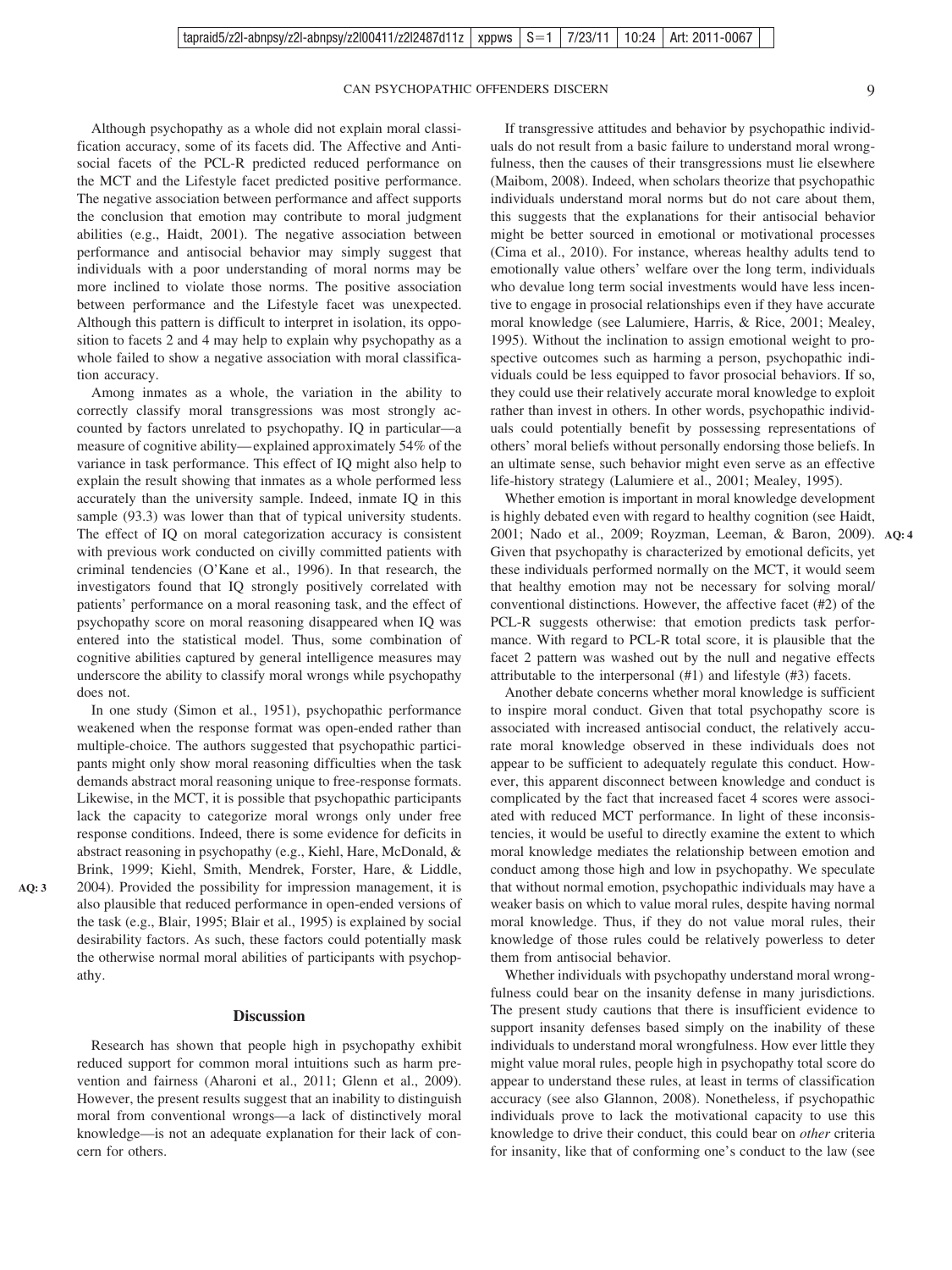MPC *§* 2.01, 1962). On this point, legal scholars Morse and Hoffman (2007) have argued that "The best reason to excuse psychopaths, if they should be excused at all, is not a 'general ignorance of law' defense. The better justification is that psychopaths lack the capacities— empathy and guilt—that are the primary tools rational agents use to give them good reason not to harm others unjustifiably" (p. 1131). Support for this claim will depend on whether psychopathic individuals truly lack such emotional/ motivational capacities or whether the expression of these capacities is intact yet merely inconvenient.

In the present study, reduced moral categorization accuracy was significantly predicted by affective and antisocial traits and most strongly by an estimate of IQ. Although these factors are unlikely to provide sufficient grounds for legal excuse, our results suggest that they could potentially reflect some degree of inability to understand moral wrongfulness. If so, this interpretation would raise a demand for legislative bodies to further specify the ways in which reduced intelligence and these personality-related predictors ought to inform evaluations of criminal insanity.

# **Limitations and Future Research**

There are inherent difficulties in using a null result to infer support for a null hypothesis, and the present study is no exception to this statistical fact. However, there are at least three reasons we can have confidence that psychopathic performance as a whole was in fact on par with average performance of the entire inmate sample. First, all offenders performed at levels significantly greater than chance regardless of psychopathy level and method of measurement. Second, the null effect was independent of statistical method (e.g., linear regression, curvilinear regression, *t*-test). Third, our institutional sample size, which was substantially larger than previous studies of this kind (e.g., Blair, 1995; Blair et al., 1995), should have been large enough to detect true correlations between psychopathy total score and task accuracy, and yet no such effect was observed. Using power analysis, it is possible to estimate the number of subjects that would be required for our null effect to become statistically significant. Indeed, when defining liberal alpha and power thresholds of .05 and .8, respectively, this analysis indicated that a minimum of 5,469 subjects would be required for an effect of the size observed to achieve statistical significance. Thus, even if the trivial correlation between psychopathy total score and task accuracy  $(R^2 = .0014)$  were to represent a real effect, this effect would be so small that it would not be theoretically interesting by any standards.

The conclusion that PCL-R total score is unrelated to moral classification accuracy potentially can be explained by patterns observed within its individual facets. Because some of these facet effects ran in opposing directions, this could serve to neutralize any effect of total psychopathy score. This pattern of results also presented new challenges in interpreting the reasons for the directionality of the facet effects. In particular, the unexpected positive association between facet 3 and moral classification accuracy will require additional investigation before it is possible to delineate whether this effect is replicable, and if so, how and why it would predict improved MCT performance.

Despite a substantial *N* of 109 incarcerated participants, the study recruited only six offenders meeting clinical criteria for  $psychopathy (30+)$ . As examined above, this fact poses no conflict

using a purely dimensional model of psychopathy. However, to test taxonomic models of psychopathy that observe the PCL-R's traditional cutpoint score, a greater number of individuals scoring high in psychopathy would be required. It remains possible that these individuals could show distinct abnormalities not observed in the present analyses.

The present study defined moral and conventional items by testing the results of a principal components analysis against a priori predictions. As a whole, the wrongfulness of these items was rated greater than zero. To the extent that these item groups differed in authority independence, participants were able to discriminate between them. However, it remains unclear whether each item is a good example of a moral or conventional transgression as traditionally defined by Turiel and colleagues' four criteria. As such, it remains possible that differences between this study and Blair's may result from unknown differences between the two sets of study stimuli. For instance, it is possible that the adult stimuli did not portray authority figures as explicitly as Blair's schoolyard scenarios, or that our conventional items were relatively less wrong than in other studies. As a consequence, future research should take care to collect pilot judgments of the study stimuli along all four traditional criteria (authority independence; violation of welfare, rights, or fairness; universality; seriousness) and directly compare these to the traditional schoolyard items.

The comparison group, though not a strict control group, provided a useful comparison by which to interpret the range of moral categorization accuracy among incarcerated participants generally. Because student performance exceeded that of inmates, this suggests that the mean scores from the incarcerated sample were not likely to be biased by a range-restriction problem inherent to the task. It also raises the theoretical point that moral knowledge can vary in degree and highlights the inherent difficulty in deciding—as with legal insanity—whether or not a person has substantial moral understanding in a dichotomous sense. Importantly, the student group was not intended to be a control group in the classic sense. To draw strong, precise conclusions about the relative accuracy between incarcerated and nonincarcerated adults, a larger, more varied comparison group would be required, and attempts should be made to match samples for intelligence, socioeconomic status, sex, and other basic demographic variables.

The current design measured untrained, retrospective moral abilities only. Thus, individuals who performed poorly on the MCT cannot be said to lack the general capacity for moral understanding because it remains possible that their accuracy is responsive to feedback. Future studies should examine effects of feedback on inmates' accuracy on the MCT to gauge their capacity for prospective moral reasoning.

Finally, it was beyond the scope of the present study to measure or control for the specific cues that determine whether an act is to be judged as moral or conventional. For instance, while developing study stimuli, we permitted wrongfulness to covary with severity of harm. We took this approach because harm, among other cues, is largely definitional of—not an alternative to—Turiel's theoretical model of wrongfulness. Indeed, our results showed that harm may be characteristic of wrongfulness determinations. Nonetheless, other research in healthy adults has shown that such cues may be neither necessary nor sufficient for distinguishing between moral and conventional wrongs (Haidt, Koller, & Dias, 1993; Kelly et al., 2007; Nichols, 2002; Nisan, 1987). Future research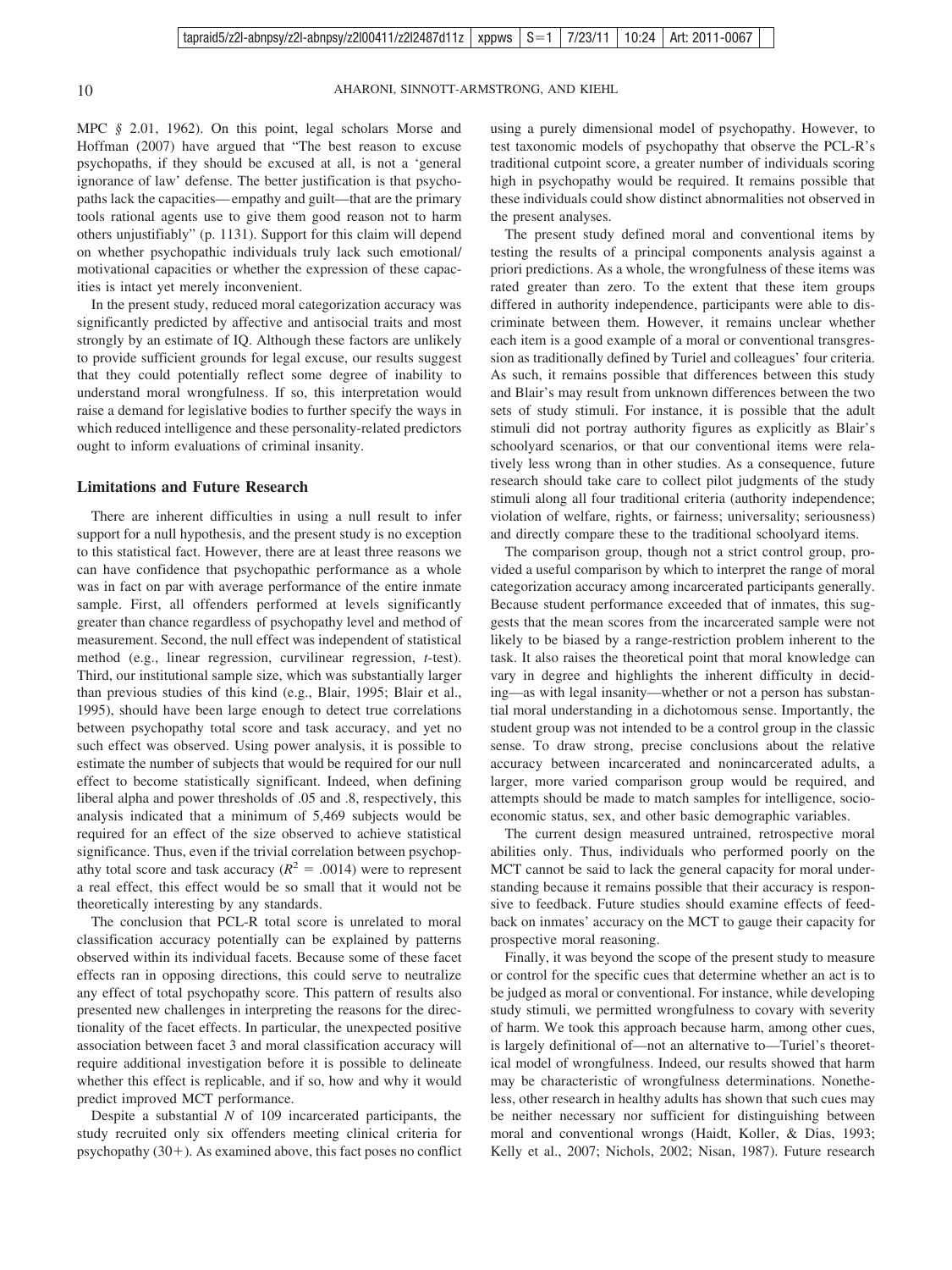should attempt to discern these necessary and sufficient conditions in attempt to better understand criminal and psychopathic moral judgment.

#### **References**

- Aharoni, E., Antonenko, O., & Kiehl, K. A. (2011). Disparities in the moral intuitions of criminal offenders: The role of psychopathy. *Journal of Research in Personality, 45,* 322–327. doi:10.1016/j.jrp.2011.02.005
- Aharoni, E., Funk, C., Sinnott-Armstrong, W., & Gazzaniga, M. (2008). Can neurological evidence help courts assess criminal responsibility? Lessons from law and neuroscience. *Annals of the New York Academy of Sciences, 1124,* 145–160. doi:10.1196/annals.1440.007
- Aharoni, E., Weintraub, L., & Fridlund, A. J. (2007). No skin off my back: Retribution deficits in psychopathic motives for punishment. *Behavioral Sciences and the Law, 26,* 869 – 889. doi:10.1002/bsl.790
- Benning, S. D., Patrick, C. J., Hicks, B. M., Blonigen, D. M., & Krueger, R. F. (2003). Factor structure of the psychopathic personality inventory: Validity and implications for clinical assessment. *Psychological Assessment, 15,* 340 –350. doi:10.1037/1040-3590.15.3.340
- Blair, R. J. R. (1995). A cognitive developmental approach to morality: Investigating the psychopath. *Cognition, 57,* 1–29. doi:10.1016/0010- 0277(95)00676-P
- Blair, R. J. R. (1997). Moral reasoning and the child with psychopathic tendencies. *Personality and Individual Differences, 22,* 731–739. doi: 10.1016/S0191-8869(96)00249-8
- Blair, R. J. R. (2005). Applying a cognitive neuroscience perspective to the disorder of psychopathy. *Development and Psychopathology, 17,* 865– 891. doi:10.1017/S0954579405050418
- Blair, R. J. R. (2008). The cognitive neuroscience of psychopathy and implications for judgments of responsibility. *Neuroethics, 1,* 149 –157. doi:10.1007/s12152-008-9016-6
- Blair, R. J. R., Jones, L., Clark, F., & Smith, M. (1995). Is the psychopath 'morally insane'? *Personality and Individual Differences, 19,* 741–752. doi:10.1016/0191-8869(95)00087-M
- Blair, R. J. R., Jones, L., Clark, F., & Smith, M. (1997). The psychopathic individual: A lack of responsiveness to distress cues? *Psychophysiology, 34,* 192–198. doi:10.1111/j.1469-8986.1997.tb02131.x
- Blair, R. J. R., Monson, J., & Frederickson, N. (2001). Moral reasoning and conduct problems in children with emotional and behavioural difficulties. *Personality and Individual Differences, 31,* 799 – 811. doi:10.1016/ S0191-8869(00)00181-1
- Cale, E. M., & Lilienfeld, S. O. (2006). Psychopathy factors and risk for aggressive behavior: A test of the "threatened egotism" hypothesis. *Law & Human Behavior, 30,* 51–74. doi:10.1007/s10979-006-9004-5
- Cima, M., Tonnaer, F., & Hauser, M. D. (2010). Psychopaths know right from wrong but don't care. *Social Cognitive and Affective Neuroscience, 5,* 59 – 67. doi:10.1093/scan/nsp051
- Cleckley, H. (1941). *The mask of sanity: An attempt to reinterpret the so-called psychopathic personality.* St. Louis, MO: Mosby.
- Edens, J. F., Poythress, N. G., Lilienfeld, S. O., & Patrick, C. J. (2008). A prospective comparison of two measures of psychopathy in the prediction of institutional misconduct. *Behavioral Sciences and the Law, 26,* 529 –541. doi:10.1002/bsl.823
- Ermer, E., & Kiehl, K. A. (2010). Psychopaths are impaired in social exchange and precautionary reasoning. *Psychological Science, 21,* 1399 –1405. doi:10.1177/0956797610384148
- Fine, C., & Kennett, J. (2004). Mental impairment, moral understanding and criminal responsibility: Psychopathy and the purposes of punishment. *Law and Psychiatry, 27,* 425– 443. doi:10.1016/j.ijlp.2004.06.005
- Fowles, D. C. (1993). Electrodermal activity and antisocial behavior: Empirical findings and theoretical issues. In R. Jean-Claude, W. Boucsein, D. C. Fowles, & J. H. Gruzelier (Eds.), *Progress in electrodermal research, 249* (pp. 223–237). New York: Plenum Press.
- Fulero, S. (1996). Review of the Hare-Psychopathy Checklist-Revised. In J. C. Conoley & J. C. Impara (Eds.), *12th mental measurements yearbook* (pp. 453– 454). Lincoln: Buros Institute.
- Gacono, C. B., & Hutton, H. E. (1994). Suggestions for the clinical and forensic use of the Hare Psychopathy Checklist-Revised (PCL-R). *International Journal of Law and Psychiatry, 17,* 303–317.
- Glannon, W. (2008). Moral responsibility and the psychopath. *Neuroethics, 1,* 158 –166. doi:10.1007/s12152-008-9012-x
- Glenn, A. L., Iyer, R., Graham, J., Koleva, S., & Haidt, J. (2009). Are all types of morality compromised in psychopathy? *Journal of Personality Disorders, 23,* 384 –398. doi:10.1521/pedi.2009.23.4.384
- Haapasalo, J., & Pulkkinen, L. (1992). The Psychopathy Checklist and non-violent offender groups. *Criminal Behaviour and Mental Health, 2,* 315–328.
- Haidt, J. (2001). The emotional dog and its rational tail: A social intuitionist approach to moral judgment. *Psychological Review, 108,* 814 – 834. doi:10.1037/0033-295X.108.4.814
- Haidt, J., Koller, S., & Dias, M. (1993). Affect, culture and morality, or is it wrong to eat your dog? *Journal of Personality and Social Psychology, 65,* 613– 628. doi:10.1037/0022-3514.65.4.613
- Hare, R. D. (1978). Psychopathy and electrodermal responses to nonsignal stimulation. *Biological Psychology, 6,* 237–246. doi:10.1016/0301- 0511(78)90026-1
- Hare, R. D. (1980). A research scale for the assessment of psychopathy in criminal populations. *Personality & Individual Differences, 1,* 111–119. doi:10.1016/0191-8869(80)90028-8
- Hare, R. D. (1991). *Manual for the Hare Psychopathy Checklist-Revised.* Toronto: Multi-Health Systems.
- Hare, R. D. (1996). Psychopathy: A clinical construct whose time has come. *Criminal Justice and Behavior, 23,* 24 –54. doi:10.1177/ 0093854896023001004
- Hare, R. D. (2003). *Manual for the Hare Psychopathy Checklist-Revised* (2nd ed.). Toronto: Multi-Health Systems.
- Hare, R. D., & Neumann, C. S. (2008). Psychopathy as a clinical and empirical construct. *Annual Review of Clinical Psychology, 4,* 217–246. doi:10.1146/annurev.clinpsy.3.022806.091452
- Harenski, C. L., Harenski, K. A., & Kiehl, K. A. (2010). Aberrant neural processing of moral violations in criminal psychopaths. *Journal of Abnormal Psychology, 119,* 863– 874. doi:10.1037/a0020979
- Harpur, T. J., Hakstian, A. R., & Hare, R. D. (1988). Factor structure of the Psychopathy Checklist. *Journal of Consulting & Clinical Psychology, 56,* 741–747. doi:10.1037/0022-006X.56.5.741
- Harpur, T. J., Hare, R. D., & Hakstian, A. R. (1989). Two-factor conceptualization of Psychopathy: Construct validity and assessment implications. *Psychological Assessment, 1,* 6 –17. doi:10.1037/1040-3590.1.1.6
- Harris, G. T., Rice, M. E., & Cormier, C. A. (1991). Psychopathy and violent recidivism. *Law and Human Behavior*, 15, 625-637. doi: 10.1007/BF01065856
- Hart, S. D., Kropp, P. R., & Hare, R. D. (1988). Performance of male psychopaths following conditional release from prison. *Journal of Consulting and Clinical Psychology, 56,* 227–232. doi:10.1037/0022- 006X.56.2.227
- Hemphill, J. F., Hare, R. D., & Wong, S. (1998). Psychopathy and recidivism: A review. *Legal and Criminological Psychology, 3,* 141– 172. doi:10.1111/j.2044-8333.1998.tb00355.x
- Horn, J. L. (1965). A rationale and test for the number of factors in factor analysis. *Psychometrika, 30,* 179 –185. doi:10.1007/BF02289447
- Horn, J. L. (1966). A note on the use of random variables in factor analysis. *British Journal of Mathematical and Statistical Psychology, 19,* 127– 129.
- Huebner, B., Lee, J. J., & Hauser, M. D. (2010). The moral-conventional distinction in mature moral competence. *Journal of Cognition and Culture, 10,* 1–26. doi:10.1163/156853710X497149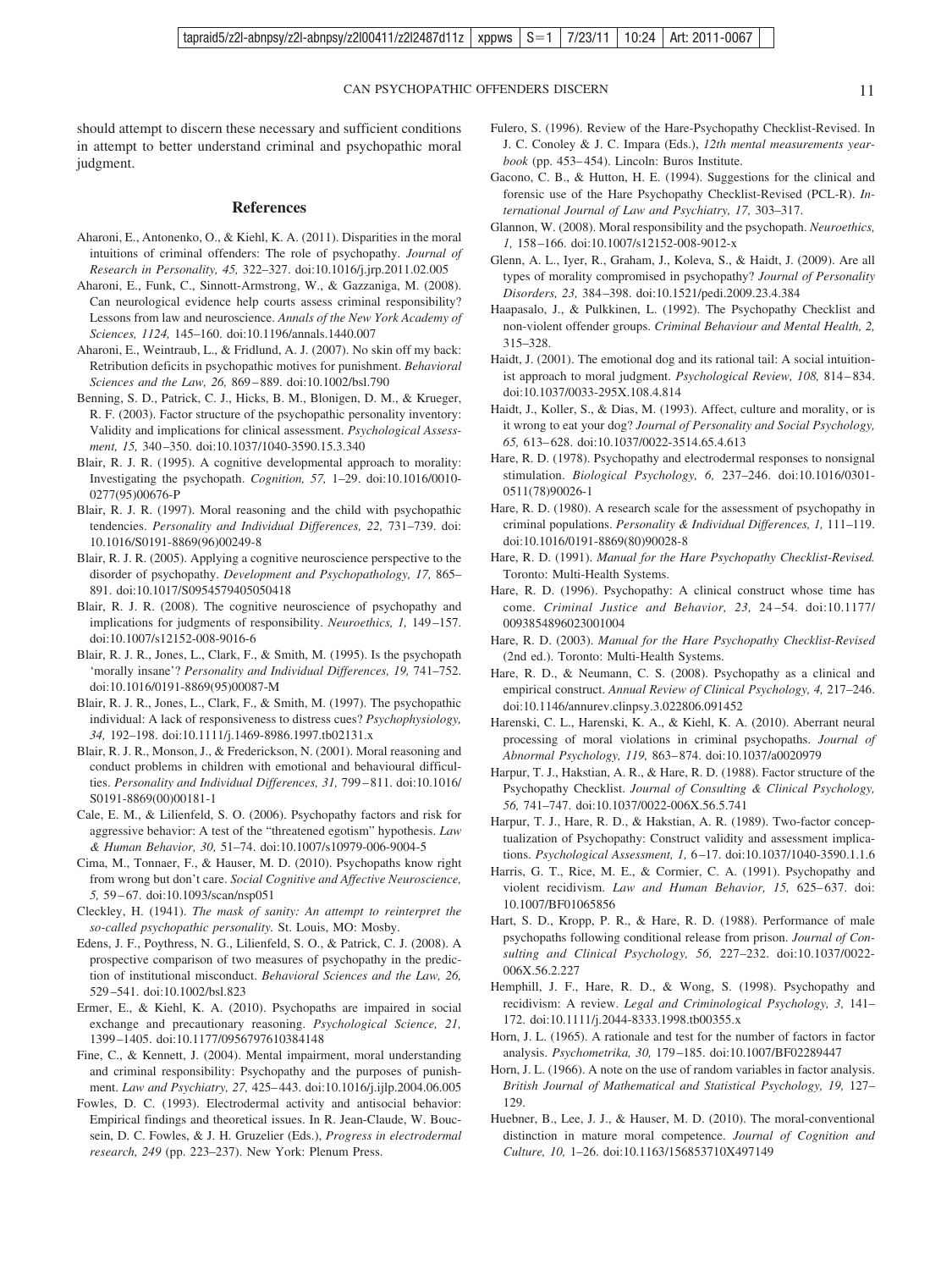tapraid5/z2l-abnpsy/z2l-abnpsy/z2l00411/z2l2487d11z | xppws  $\mid S=1 \mid 7/23/11 \mid 10:24 \mid$  Art: 2011-0067

12 AHARONI, SINNOTT-ARMSTRONG, AND KIEHL

- Jolliffe, I. T. (2002). *Principal component analysis: Springer series in statistics* (2nd ed.). New York: Springer.
- Kelly, D., Stich, S., Haley, K. J., Eng, S. J., & Fessler, D. M. T. (2007). Harm, Affect, and the moral / conventional distinction. *Mind & Language, 22,* 117–131. doi:10.1111/j.1468-0017.2007.00302.x
- Kiehl, K. A., Hare, R. D., McDonald, J. J., & Brink, J. (1999). Semantic and affective processing in psychopaths: An event-related potential (ERP) study. *Psychophysiology, 36,* 765–774.
- Kiehl, K. A., Smith, A. M., Mendrek, A., Forster, B. B., Hare, R. D., & Liddle, P. F. (2004). Temporal lobe abnormalities in semantic processing by criminal psychopaths as revealed by functional magnetic resonance imaging. *Psychiatry Research: Neuroimaging, 130, 27-42.*
- Lalumiere, M. L., Harris, G. T., & Rice, M. E. (2001). Psychopathy and developmental instability. *Evolution and Human Behavior, 22,* 75–92. doi:10.1016/S1090-5138(00)00064-7
- Levy, N. (2007). The responsibility of the psychopath revisited. *Philosophy, Psychiatry and Psychology, 14,* 129 –138. doi:10.1353/ppp.0.0003
- Lilienfeld, S. O. (1990). *Development and preliminary validation of a self-report measure of psychopathic personality.* (Doctoral dissertation) University of Minnesota, Minneapolis.
- Lilienfeld, S. O., & Andrews, B. P. (1996). Development and preliminary validation of a self-report measure of psychopathic personality traits in noncriminal populations. *The journal of personality assessment, 66,* 488 –524. doi:10.1207/s15327752jpa6603\_3
- Lilienfeld, S. O., & Hess, T. H. (2001). Psychopathic personality traits and somatization: Sex differences and the mediating role of negative emotionality. *Journal of Psychopathology and Behavioral Assessment, 23,* 11–24. doi:10.1023/A:1011035306061
- Link, N. F., Sherer, S. E., & Byrne, N. P. (1977). Moral judgment and moral conduction in the psychopath. *Canadian Psychiatric Associations Journal, 22,* 341–346.
- Lykken, D. T. (1957). A study of anxiety in the sociopathic personality. *Journal of Abnormal and Social Psychology, 55,* 6 –10. doi:10.1037/ h0047232
- Maibom, H. L. (2008). The mad, the bad, and the psychopath, *Neuroethics, 1,* 167–184. doi:10.1007/s12152-008-9013-9
- Malatesti, L. (2009). Moral understanding in the psychopath. *Synthesis Philosophica, 2,* 337–348.
- McLellan, A. T., Kushner, H., Metzger, D., Peters, R., Smith, I., Grissom, G., . . . Argeriou, M. (1992). The fifth edition of the Addiction Severity Index. *Journal of Substance Abuse Treatment, 9,* 199 –213. doi:10.1016/ 0740-5472(92)90062-S
- 

**AQ: 5**

- Mealey, L. (1995). The Sociobiology of Sociopathy: An Integrated Evolutionary Model. *Behavioral and Brain Sciences, 18,* 523–599. doi: 10.1017/S0140525X00039595
- M'Naghten's Case, 10 Clark, & F 200, 8 Reprint 718 (1843).
- Model Penal Code *§* 4.01 (1962).
- Morse, S. J. (2008). Psychopathy and criminal responsibility. *Neuroethics, 1,* 205–212. doi:10.1007/s12152-008-9021-9
- Morse, S. J., & Hoffman, M. (2007). The uneasy entente between insanity and mens rea: Beyond *Clark v. Arizona The Journal of Criminal Law & Criminology, 97,* 1071–1150.
- Nado, J., Kelly, D., & Stich, S. (2009). Moral judgment. In J. Symons & P. Calvo (Eds.), *The Routledge companion to the philosophy of psychology* (pp. 621–633). New York: Routledge.
- Neumann, C. S., Malterer, M. B., & Newman, J. P. (2008). Factor structure of the psychopathic personality inventory (PPI): Findings from a large

incarcerated sample. *Psychological Assessment*, 20, 169-174. doi: 10.1037/1040-3590.20.2.169

- Newman, J. P., & Kosson, D. S. (1986). Passive avoidance learning in psychopathic and nonpsychopathic offenders. *Journal of Abnormal Psychology, 95,* 252–256. doi:10.1037/0021-843X.95.3.252
- Newman, J. P., Patterson, C. M., Howland, E. W., & Nichols, S. L. (1990). Passive avoidance in psychopaths: The effects of reward. *Personality and Individual Differences, 11,* 1101–1114. doi:10.1016/0191- 8869(90)90021-I
- Newman, J. P., Widom, C. S., & Nathan, S. (1985). Passive avoidance in syndromes of disinhibition: Psychopathy and extraversion. *Journal of Personality and Social Psychology, 48,* 1316 –1327. doi:10.1037/0022- 3514.48.5.1316
- Nichols, S. (2002). Norms with feeling: Toward a psychological account of moral judgment. *Cognition, 84,* 223–236. doi:10.1016/S0010- 0277(02)00048-3
- Nisan, M. (1987). Moral norms and social conventions: A cross-cultural comparison. *Developmental Psychology, 23,* 719 –725. doi:10.1037/ 0012-1649.23.5.719
- Nucci, L. P., & Herman, S. (1982). Behavioral disordered children's conceptions of moral, conventional, and personal issues. *Journal of Abnormal Child Psychology, 10,* 411– 426. doi:10.1007/BF00912330
- Nucci, L. P., & Nucci, M. S. (1982). Children's responses to moral and social conventional transgressions in free-play. *Child Development, 53,* 1337–1342. doi:10.2307/1129024
- Nucci, L. P., & Turiel, E. (1978). Social interactions and the development of social concepts in preschool children. *Child Development, 49,* 400 – 407. doi:10.2307/1128704
- O'Kane, A., Fawcett, D., & Blackburn, R. (1996). Psychopathy and moral reasoning: Comparison of two classifications. *Personality and Individual Differences, 20,* 505–514. doi:10.1016/0191-8869(95)00203-0
- Poythress, N. G., Edens, J. F., & Lilienfeld, S. O. (1998). Criterionrelated validity of the psychopathic personality inventory in a prison sample. *Psychological Assessment, 10,* 426 – 430. doi:10.1037/1040- 3590.10.4.426
- Royzman, E. B., Leeman, R. F., & Baron, J. (2009). Unsentimental ethics: Towards a content-specific account of the moral-conventional distinction. *Cognition, 112,* 159 –174.
- Ryan, J. J., Lopez, S. J., & Werth, T. R. (1999). Development and preliminary validation of a Satz-Mogel short form of the Wais-III in a sample of persons with substance abuse disorders. *International Journal of Neuroscience, 98,* 131–140. doi:10.3109/00207459908994796
- Schachter, S., & Latané, B. (1964). Crime, cognition, and the autonomic nervous system. *Nebraska Symposium on Motivation, 12,* 221–275.
- Shmauk, F. J. (1970). Punishment, arousal, and avoidance learning in sociopaths. *Journal of Abnormal Psychology, 76,* 325–335. doi:10.1037/ h0030398
- Simon, B., Holzenberg, J. D., & Unger, J. F. (1951). A study of judgment in the psychopathic personality. *Psychiatric quarterly, 25,* 132–150. doi:10.1007/BF01584268
- Turiel, E. (1979). Distinct conceptual and developmental domains: Social convention and morality. In H. Howe & C. Keasey (Eds.), *Nebraska symposium on motivation, 1977: Social cognitive development* (Vol. 25, pp. 77–116). Lincoln: University of Nebraska Press.
- Turiel, E. (1983). *The development of social knowledge.* Cambridge: Cambridge University Press.
- Wechsler, D. (1997). *Wechsler Adult Intelligence Scale.* New York: Psychological Corporation.

(*Appendix follows*)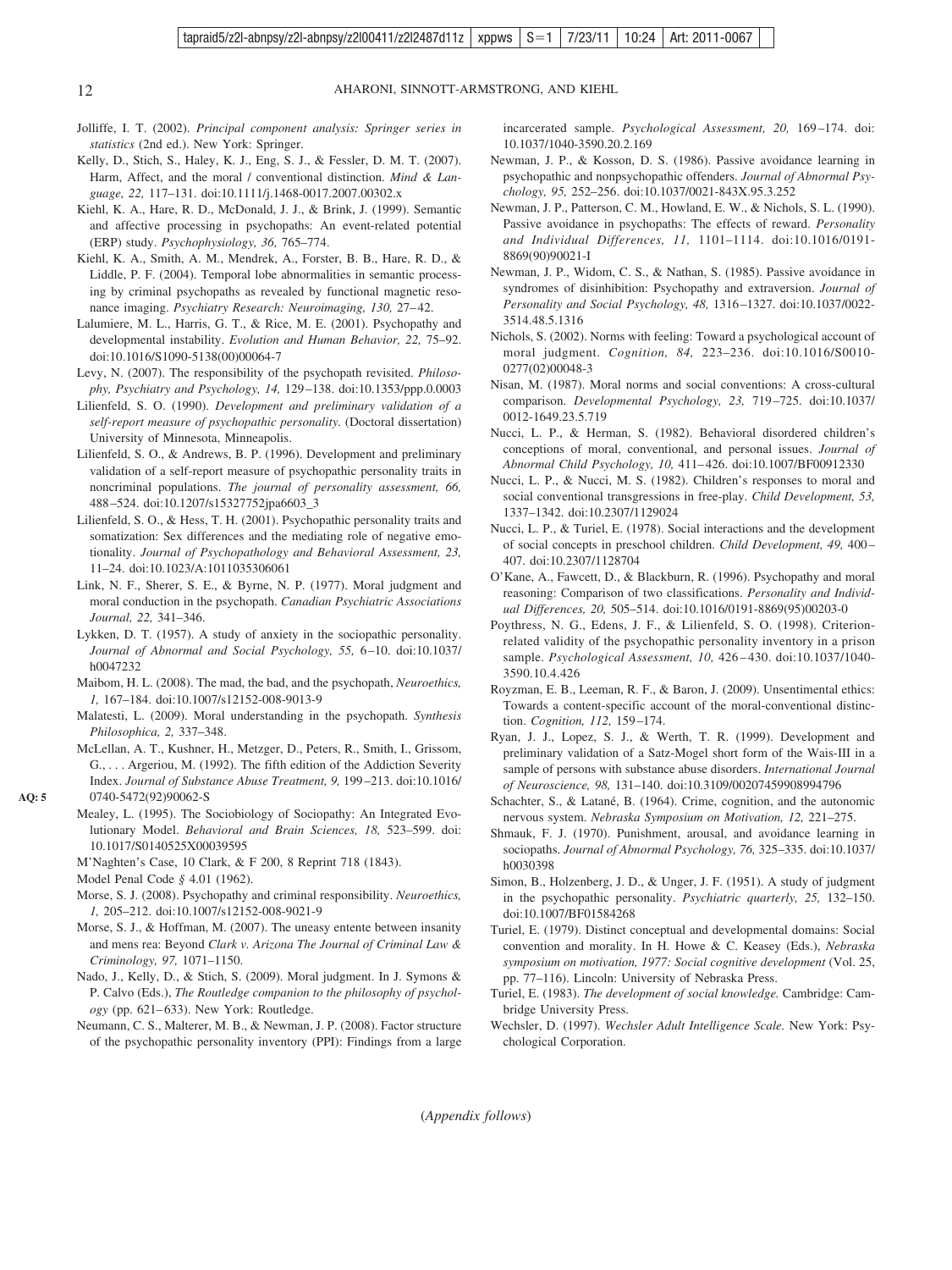# **Appendix**

# **Pilot Ratings**

| Stimulus item                                                                                                                                                                                                         | Pilot wrong/<br>not wrong<br>$(\%)$ | Pilot wrong-<br>fulness<br>mean $(SD)$ | Type                            |
|-----------------------------------------------------------------------------------------------------------------------------------------------------------------------------------------------------------------------|-------------------------------------|----------------------------------------|---------------------------------|
| 1. After weeks of begging her, a man has sex with a woman against her wishes.<br>2. Hoping to get money for drugs, a man follows a passerby to an alley and                                                           | 98.0                                | 9.15(1.79)                             | М                               |
| holds him at gunpoint.<br>3. To make a political statement, a man rigs explosives onto a city bus engine.<br>4. Wondering whether he could get away with it, a man sets fire to a local                               | 100<br>100                          | 8.98 (1.39)<br>8.98 (1.39)             | М<br>М                          |
| liquor store.<br>5. Irritated by a noisy neighborhood dog, a neighbor shoots the dog with an                                                                                                                          | 99.0                                | 8.79(1.83)                             | М                               |
| arrow.                                                                                                                                                                                                                | 94.1                                | 8.18 (2.10)                            | М                               |
| 6. Feeling bored one evening, a married man goes out to a bar and cheats on<br>his wife.<br>7. A little short on cash, a man enters a private home, takes two televisions, and                                        | 94.1                                | 7.94(2.45)                             | $\overline{\phantom{0}}$        |
| sells them.<br>8. Upset that his pizza order arrived late, a man hits the pizza delivery boy in                                                                                                                       | 99.0                                | 7.89(2.22)                             |                                 |
| the nose.                                                                                                                                                                                                             | 98.0                                | 7.69(2.21)                             | М                               |
| 9. A star athlete bets money against his own team, and then drops the ball so<br>that his team will lose.                                                                                                             | 98.0                                | 7.69(2.21)                             | $\overbrace{\phantom{13333}}$   |
| 10. Out of curiosity and attraction, a man and his sister agree to have sex in<br>private.                                                                                                                            | 86.1                                | 7.37(2.95)                             | $\overbrace{\phantom{13333}}$   |
| 11. Stricken by opportunity, a man charges his groceries to a credit card that he<br>found.                                                                                                                           | 98.0                                | 7.24(2.51)                             | М                               |
| 12. After backing up into another car and damaging it, a driver leaves the scene<br>to avoid paying for it.                                                                                                           | 98.0                                | 7.22(2.40)                             |                                 |
| 13. Annoyed by her sarcastic attitude, a man pulls a flight attendant's hair,<br>causing her to scream.                                                                                                               | 98.0                                | 7.20(2.48)                             | М                               |
| 14. After being skipped in line at a hotel, a man smashes the hotel piano with a<br>hammer.                                                                                                                           | 97.0                                | 7.09(2.33)                             |                                 |
| 15. Frustrated with his boss, an employee breaks a company computer by<br>throwing it down.                                                                                                                           | 96.0                                | 6.62(2.59)                             |                                 |
| 16. Despite knowing that his classmates will need to read it, a student steals a<br>book from the library and sells it on Ebay.<br>17. Out of hatred for his recently deceased father, a man urinates on his father's | 98.0                                | 6.35(2.66)                             | $\overline{\phantom{0}}$        |
| grave.<br>18. On a hot summer day, a man goes swimming nude in a public swimming                                                                                                                                      | 62.4                                | 6.16(2.89)                             |                                 |
| pool.<br>19. After finishing an excellent meal, the patron does not tip his male server                                                                                                                               | 85.1                                | 5.24 (3.01)                            | $\overline{\phantom{0}}$        |
| because he only tips women.                                                                                                                                                                                           | 81.2                                | 4.87(2.98)                             | $\overbrace{\phantom{13333}}$   |
| 20. On a crowded street, a man urinates down a sewer drain.<br>21. In the middle of a co-worker's presentation, a man talks loudly to another                                                                         | 77.2<br>84.2                        | 4.73(3.25)                             | $\qquad \qquad -$               |
| man.<br>22. At his mother's funeral, a man wears a t-shirt and shorts although everyone                                                                                                                               |                                     | 3.93 (2.94)                            |                                 |
| else is in formalwear.<br>23. Sitting in a public square full of people, a man picks his nose and wipes                                                                                                               | 46.5                                | 3.83(3.07)                             | C                               |
| what he finds there on his shirt.<br>24. Eager to try the cake at his friend's wedding reception, a man helps himself                                                                                                 | 32.7                                | 3.79(2.94)                             |                                 |
| to a slice before the cake has been presented.<br>25. At a classical music concert, a man boss's the conductor during the applause                                                                                    | 94.1                                | 3.79(2.94)                             |                                 |
| because he disliked the performance.<br>26. Just to push his limits, a man wears a colorful skirt to the office for everyone                                                                                          | 43.6                                | 3.68(3.18)                             |                                 |
| else to see.<br>27. Without seeking permission from his boss, a man walks off the job to pick                                                                                                                         | 24.8                                | 2.96(3.05)                             | C                               |
| up his laundry.                                                                                                                                                                                                       | 78.2                                | 2.96(2.40)                             |                                 |
| 28. In a shopping mall, a woman goes into the men's bathroom and uses a stall.<br>29. Without concern for her reaction, a man tells a story to his dinner date with                                                   | 40.6                                | 2.76(2.62)                             |                                 |
| his mouth full.<br>30. While talking, a woman always turns her back toward her audience.                                                                                                                              | 42.6<br>42.6                        | 2.72(2.63)<br>2.53(2.87)               | $\hspace{0.1mm}-\hspace{0.1mm}$ |

(*Appendix continues*)